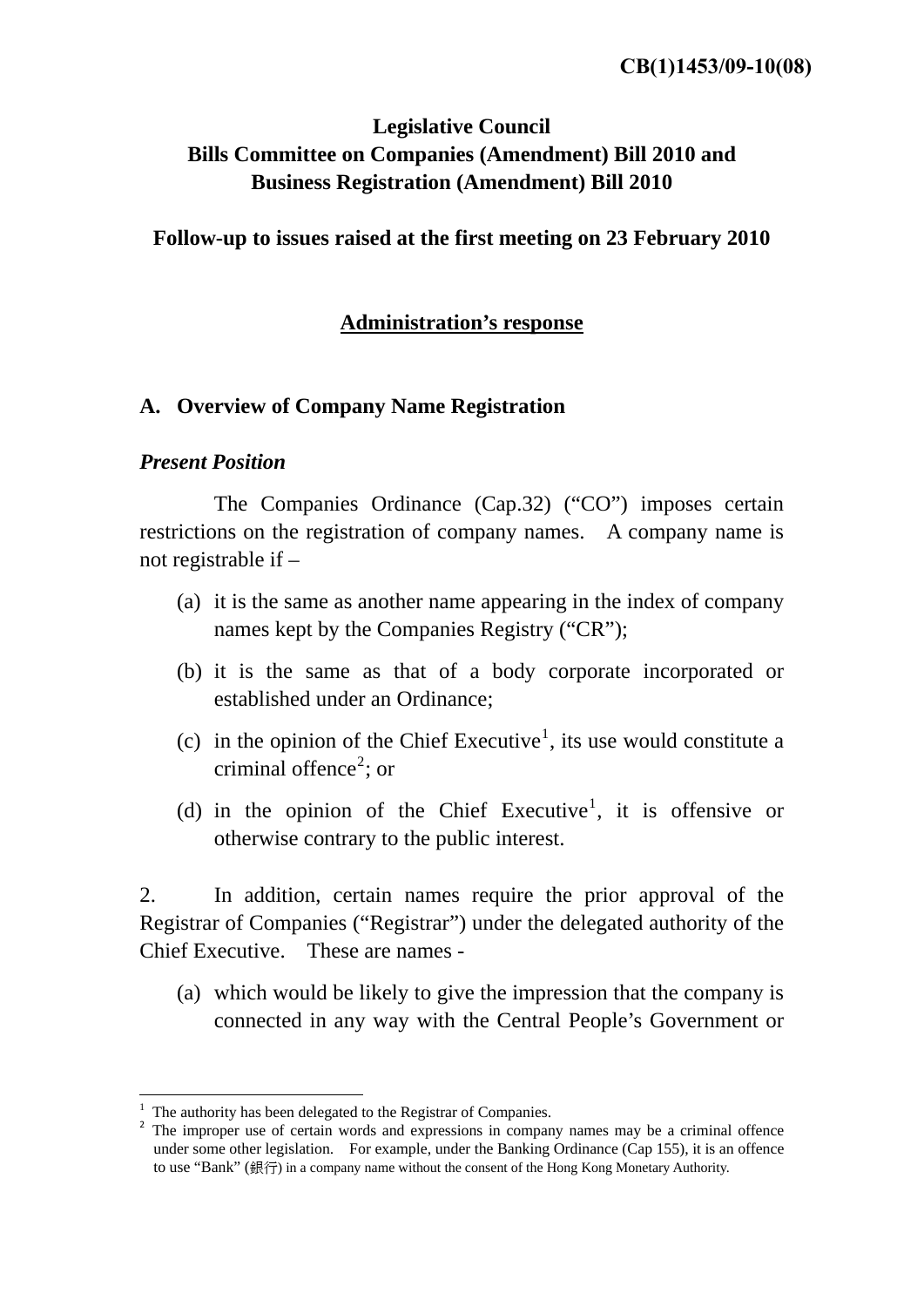the Hong Kong Government or any department of either government; or

(b) which contain specified words or expressions as contained in the Companies (Specification of Names) Order ("Names Order").

3. After a name has been registered, the Registrar has power under the CO to direct the company to change its name if -

- (a) the company name is found to be "the same as" or "too like" another name<sup>[3](#page-1-0)</sup> within 12 months after registration;
- (b) the Registrar notices, within five years after the registration of the company name, that misleading information has been given for the purpose of the company's registration by a particular name or that undertakings or assurances for that purpose have not been fulfilled; or
- (c) the company name gives so misleading an indication as to the nature of the company's activities as to be likely to cause harm to the public.

# *Problems under the current regime*

1

4. Currently, it normally takes four working days for a company limited by shares to be incorporated in Hong Kong. Much of the processing time is spent on the scrutiny of company names both through system and manual checking.

5. Besides the relatively long processing time for company incorporation as compared with other jurisdictions like Singapore and the United Kingdom, we have received complaints from owners of trade marks and trade names about the problem of "shadow companies"<sup>[4](#page-1-1)</sup>. At present, an owner of a trade mark or trade name may, in a legal action for trade mark infringement or passing off against a shadow company, obtain

<span id="page-1-0"></span><sup>&</sup>lt;sup>3</sup> This refers to names appearing or should have appeared in the index of company names, or the name

<span id="page-1-1"></span>of a body corporate incorporated or established under any Ordinance at the time of the registration.<br><sup>4</sup> "Shadow companies" refer to those companies incorporated in Hong Kong with names which are very similar to existing and established trademarks or trade names of other companies and which often pose themselves as representatives of the owners of such trademarks or trade names to produce counterfeit products in Mainland China bearing such trademarks or trade names.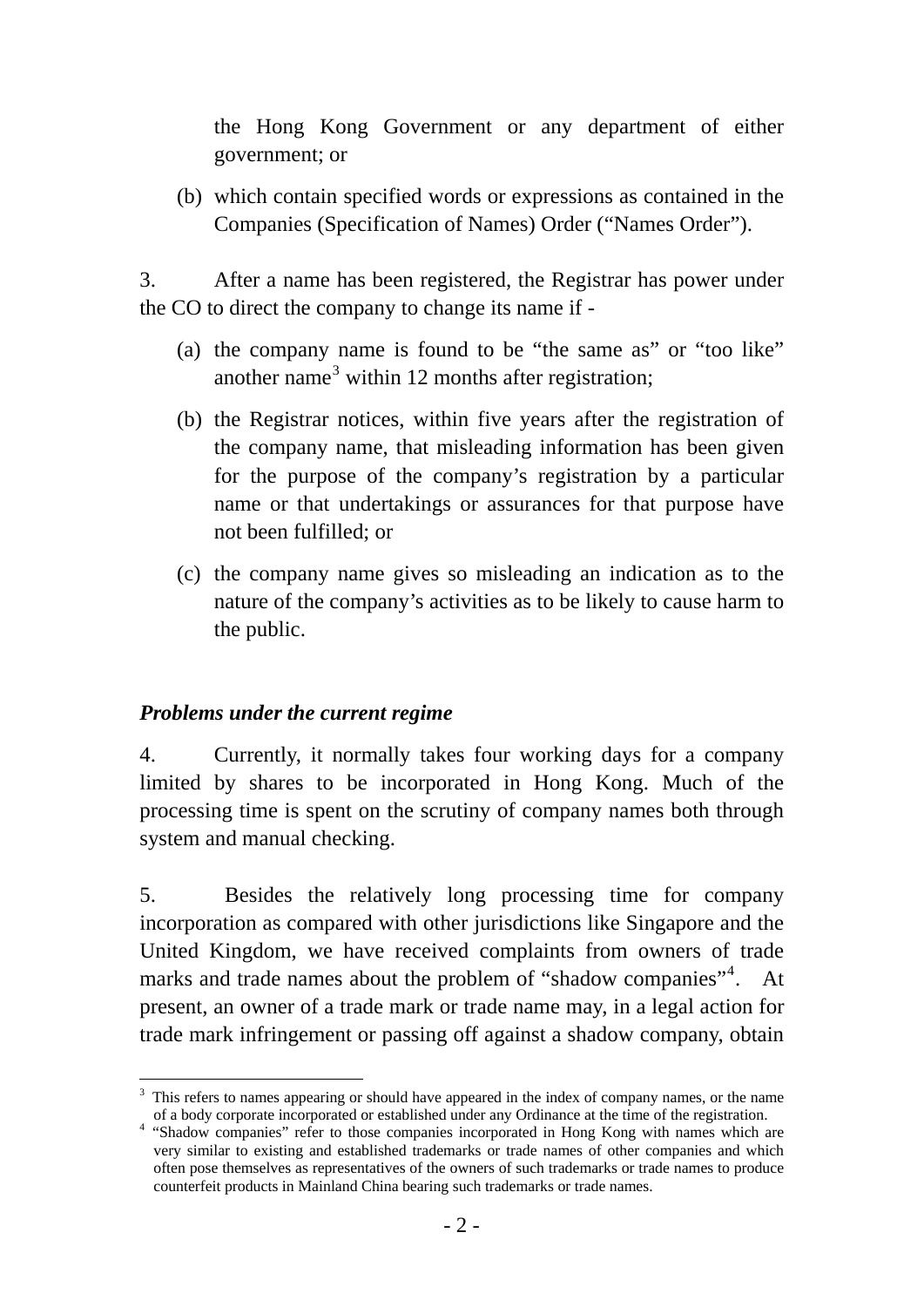a court order to direct the latter to change its name. However, the Registrar has no authority under the current law to change the company's name pursuant to the court order even if the court order is presented to the CR. The Registrar also has no power under the CO to deal with registered company names allegedly infringing paragraphs 1 (c) and (d) above.

# *Proposals under the Companies (Amendment) Bill 2010*

6. We propose to introduce changes to the company name registration system with a view to expediting the company name approval process. Under the electronic company incorporation process, a company name will be approved for registration instantaneously, except where –

- (a) the name is the same as another name on the register;
- (b) the name is the same as that of a body corporate incorporated or established under an Ordinance;
- (c) the name contains words that may make it not registrable under paragraph 1 (c) or (d) above, e.g. "Bank" $(\text{Rf})$ ;
- (d) the name contains words that are likely to give an impression of government connection, e.g. "Department" ( 部 門 ), "Government" (政府);
- (e) the name contains words or expressions as specified in the Names Order; and
- (f) the name is the same as a name for which a direction has been issued under sections 22 or 22A on or after the commencement of the Companies (Amendment) Ordinance 2010.

7. The revised procedures will significantly shorten the normal processing time for electronic company incorporation from four working days to one day. Those company names that are not accepted electronically under paragraphs 6 (a) to (f) will either be rejected or further scrutinised manually to see if they are registrable.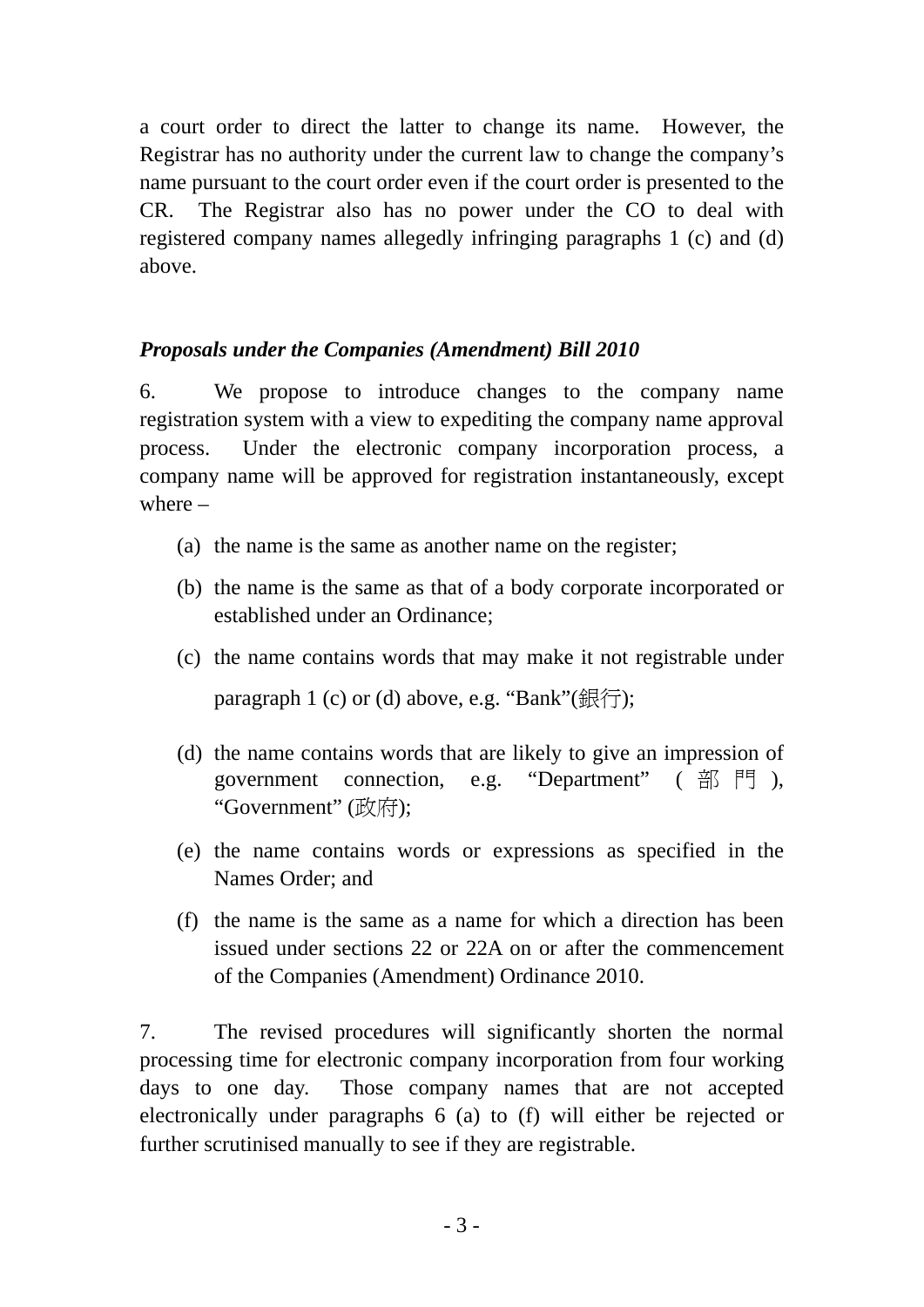8. In case an objectionable company name has been registered under the new electronic incorporation process, the Registrar will be empowered to direct a company to change its name within a specified period. We also propose to empower the Registrar to act pursuant to a court order to direct a shadow company to change its name. If a company fails to comply with the direction to change its name, the Registrar is empowered to substitute the company's name with its registration number.

# **B. Response to Specific Questions**

9. Our response to the specific questions raised by Members is as follows –

# **Company name registration**

(1) Company name guidelines

 The CR has published guidelines to explain the requirements for the registration of a company name. The "Company Names Guidelines 2007" are at Annex A.

(2) Company name registration under existing and proposed legislation

# *Local companies*

 The company name registration regime under the existing and proposed legislation are explained in paragraphs 1 to 8 above and are summarised in the flowcharts at Annex B.

# *Non-Hong Kong companies*

As for non-Hong Kong companies, if their corporate names are "the same as" or "too like" a name appearing in the index of company names, or if the names give so misleading an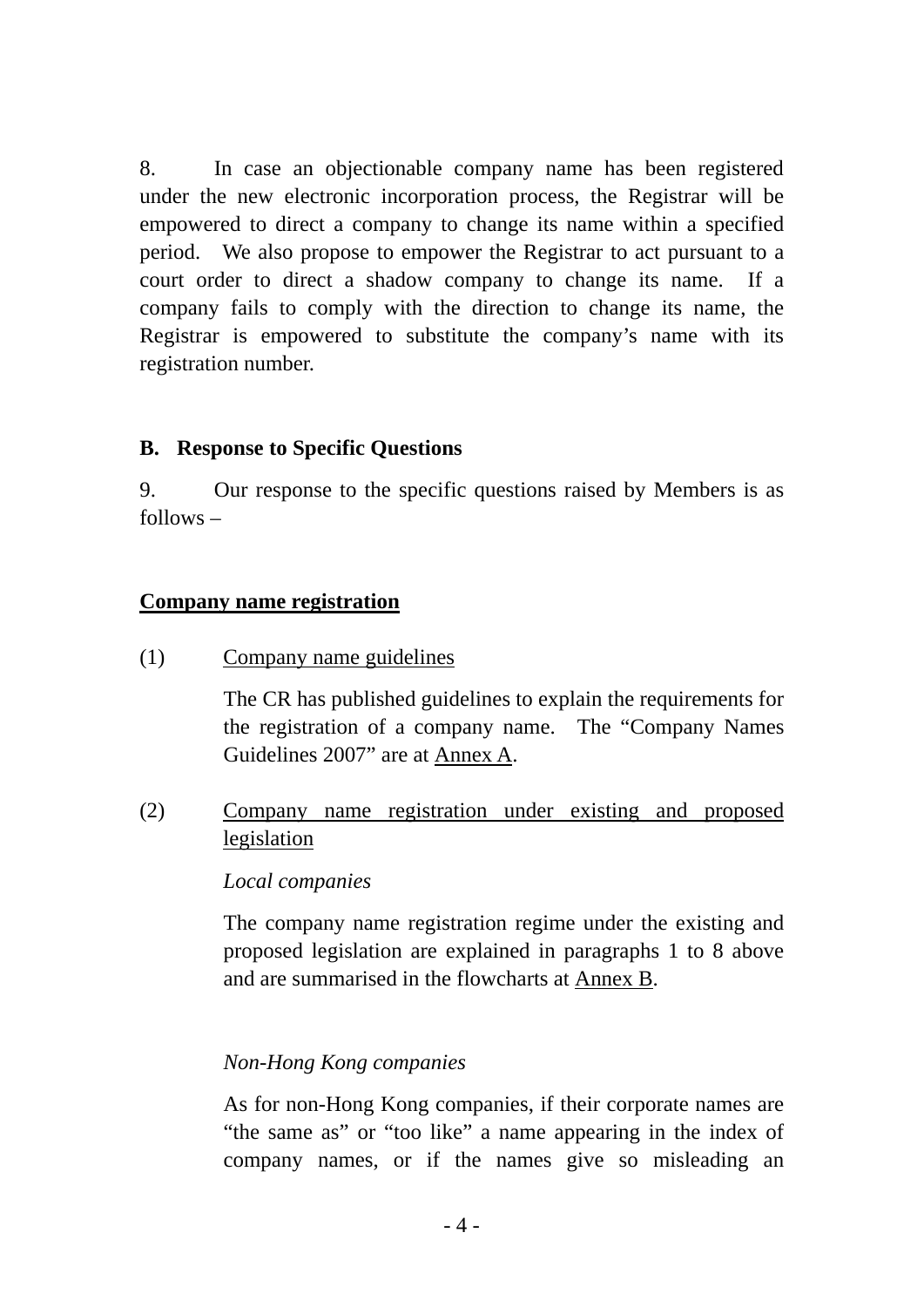indication of the nature of its activities in Hong Kong as to be likely to cause harm to the public, the Registrar may serve a notice to the company within six months of its registration. The company on which such notice has been served must not carry on business in Hong Kong under its corporate name at any time after the expiration of two months from the service of the notice.

The company may then either cause its corporate name to be changed in the place of incorporation and notify the Registrar of the change of name or specify another name approved by the Registrar under which it proposes to carry on business in Hong Kong. There is no change to the name registration system for non-Hong Kong companies under the proposed legislation.

- (3) Effectiveness of the proposed amendments in enhancing enforcement against shadow companies
- (a) Compliance requirements on a company to change name

# *In respect of a court order to change name*

Currently under the CO, a change of the name of a company can only be effected by way of a special resolution passed by the shareholders of the company. Without such a resolution the CR cannot effect the change of name, even if a court order is presented.

In order to obtain orders which can be enforced, there were precedents in the past where owners of trade marks/trade names ("owners") joined the shareholders of shadow companies as co-defendants to the actions. Owners can then seek an order requiring the defendants to change the name of the shadow company. In the expectation that the defendants would not be cooperative, owners can also obtain orders granting powers to their solicitors to sign special resolutions on behalf of the shareholders of the defendant company in the event that the defendant company fails to comply with the orders to change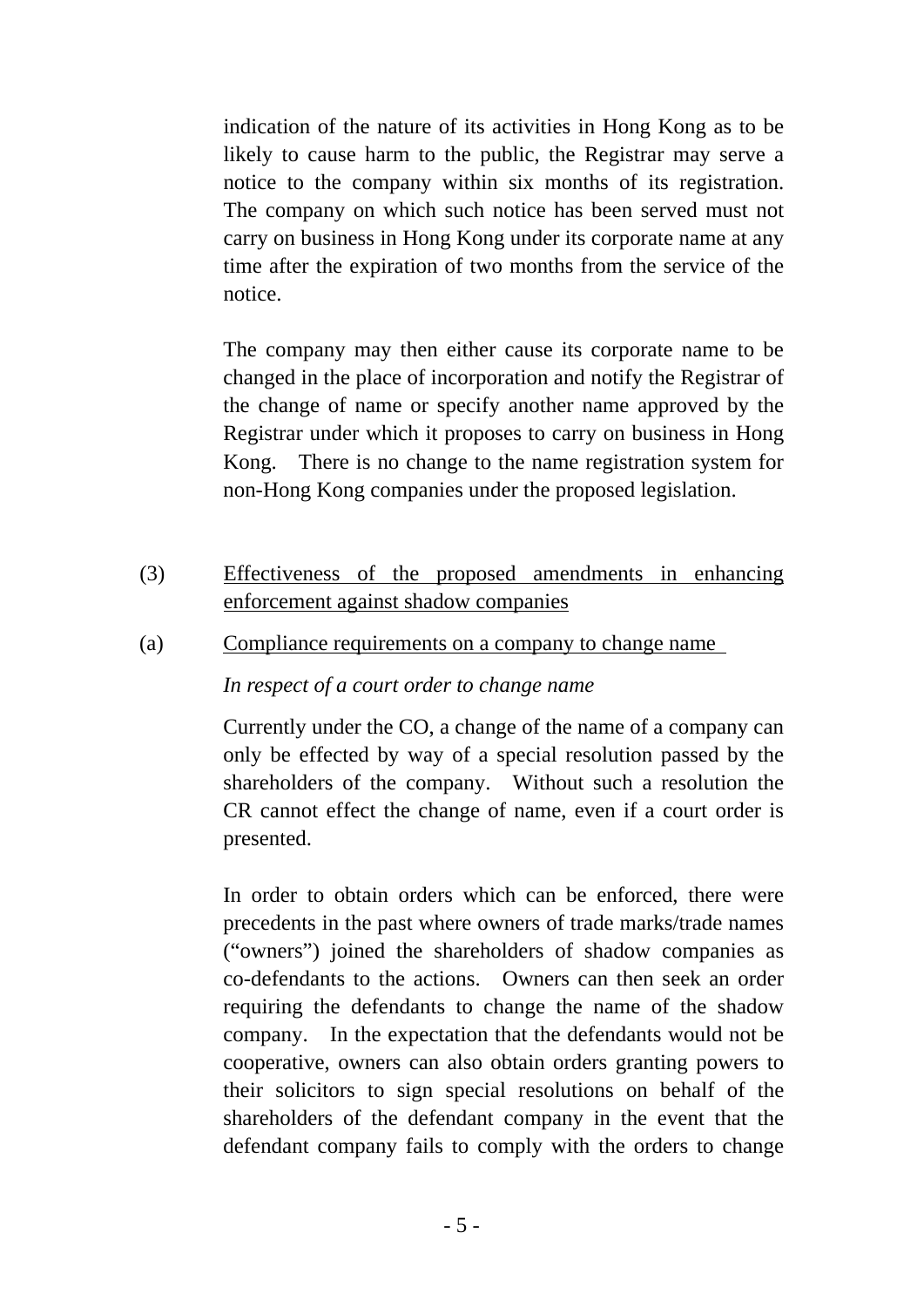the name of the defendant company within the prescribed period of time.

The CR has been accepting these special resolutions as having the same legal effect as a special resolution by the shareholders of the shadow company. However, the judicial process is often time consuming and costly, given that shareholders of shadow companies often reside outside Hong Kong.

# *In respect of a Registrar's direction to change name*

 The Registrar is currently not empowered to change a company's name pursuant to a court order. Nevertheless, the Registrar may direct a company to change its name if it is "too like" the name of another company already on the register within 12 months of the date of registration of the name. If a company fails to comply with the Registrar's direction to change its name, the company and any officers in default will be liable to prosecution (see sanctions under (b) below). However, the Registrar has no power to effect a change of company name on his/her own accord under the current CO.

As noted in paragraph 8 above, we propose in the Companies (Amendment) Bill 2010 that if a company fails to comply with the direction to change its name in the future, the Registrar will be empowered to substitute the company's name with its registration number. We believe that this will effectively tackle the problem of non-compliance of directions to change name. It will also reduce the time and costs for owners to enforce court orders through the judicial process.

# (b) Sanctions for failing to change company name as directed by the Registrar

If a company fails to comply with the Registrar's direction to change name, the company and every officer in default will be liable to prosecution and subject to a maximum penalty of \$100,000 and a daily default fine of \$700. Depending on the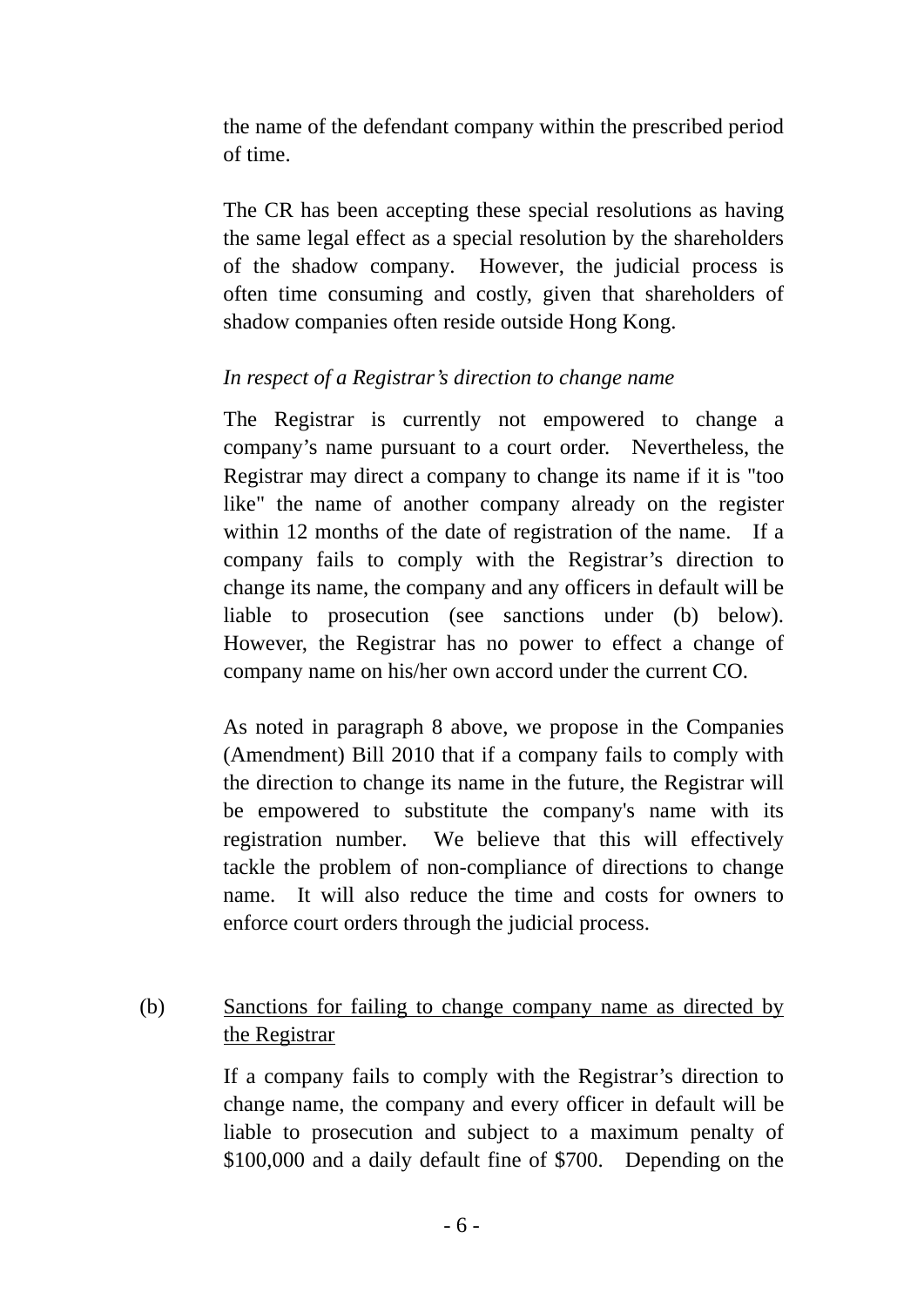nature of the name, an officer in default is also liable to imprisonment of up to six months. In cases where the Registrar has reasonable cause to believe that the company is not carrying on business or in operation, the company may be struck off the register in accordance with section 291 of the CO. Administratively, if a company fails to comply with the direction to change name within the specified period, its name will be included in a list of companies in default posted on the CR's website.

# (c) Cooperation arrangements with other jurisdictions

There is constant liaison and dialogue between the CR and the relevant authorities in the Mainland. In the past years, CR officers have visited the State and Beijing Administration for Industry and Commerce, the Guangdong Provincial and Guangzhou Administration for Industry and Commerce and the Shenzhen Administration for Industry and Commerce. The CR has also received delegations from the Administration for Industry and Commerce of various cities of the Mainland.

The CR will issue confirmation letters, where necessary, to the Mainland authorities clarifying that company registration and trade mark registration are two distinct types of registration in Hong Kong and that the registration of company name does not constitute a defence to any legal action for trade mark infringement and/or passing off in Hong Kong. In addition, a warning statement has been inserted in the Certificates of Incorporation stating that the registration of a company name does not confer trade mark and/or other intellectual property rights over the name.

We have also met officials from Japan, the US and the EU explaining about our existing and proposed measures to tackle shadow companies.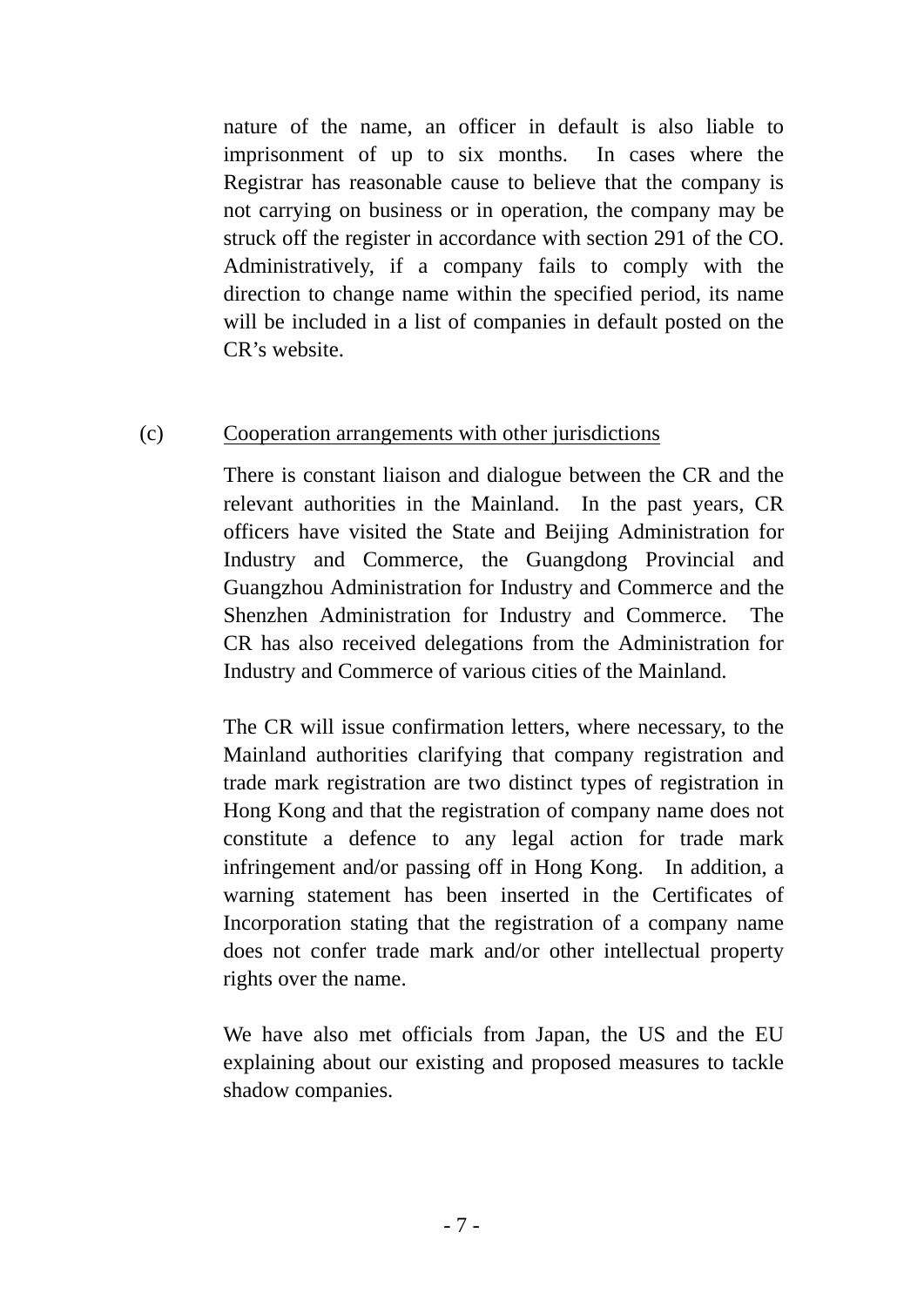## (d) Views gathered during public consultation

 In 2008, we consulted the public on, among other things, the proposal to empower the Registrar to act on a court order directing a defendant company to change its infringing name, and substitute its infringing name with its registration number if the company fails to comply with the direction to change its name. An overwhelming majority of the respondents supported the proposal and considered the proposal useful to tackle the problem of shadow companies. The respondents' views and our response are summarised in the Consultation Conclusions published in December 2008. A relevant extract is at Annex C.

Apart from the public consultation in 2008, the CR has also consulted the Liaison Committee with Intellectual Property Practitioners<sup>[5](#page-7-0)</sup> on the amendments proposed to be made under the Companies (Amendment) Bill 2010 in relation to measures to tackle shadow companies. The Committee members endorsed the proposed amendments and considered that the replacement of a company name with its registration number would be effective in resolving the problem.

# (4) Alerting banks to directions to change names

Currently, if a company is subject to a change of name direction issued by the Registrar, a note would appear in the company particulars in the register, which is available for public inspection. After the enactment and commencement of the Companies (Amendment) Bill 2010, where the Registrar has replaced a company's name with its registration number, the new name will appear on the register instantly. A notice will also be published in the Gazette.

<span id="page-7-0"></span><sup>&</sup>lt;u>.</u>  $5$  The Committee was formed in 2007 by the CR to explore with intellectual property practitioners ways and means of tackling the problem of shadow companies.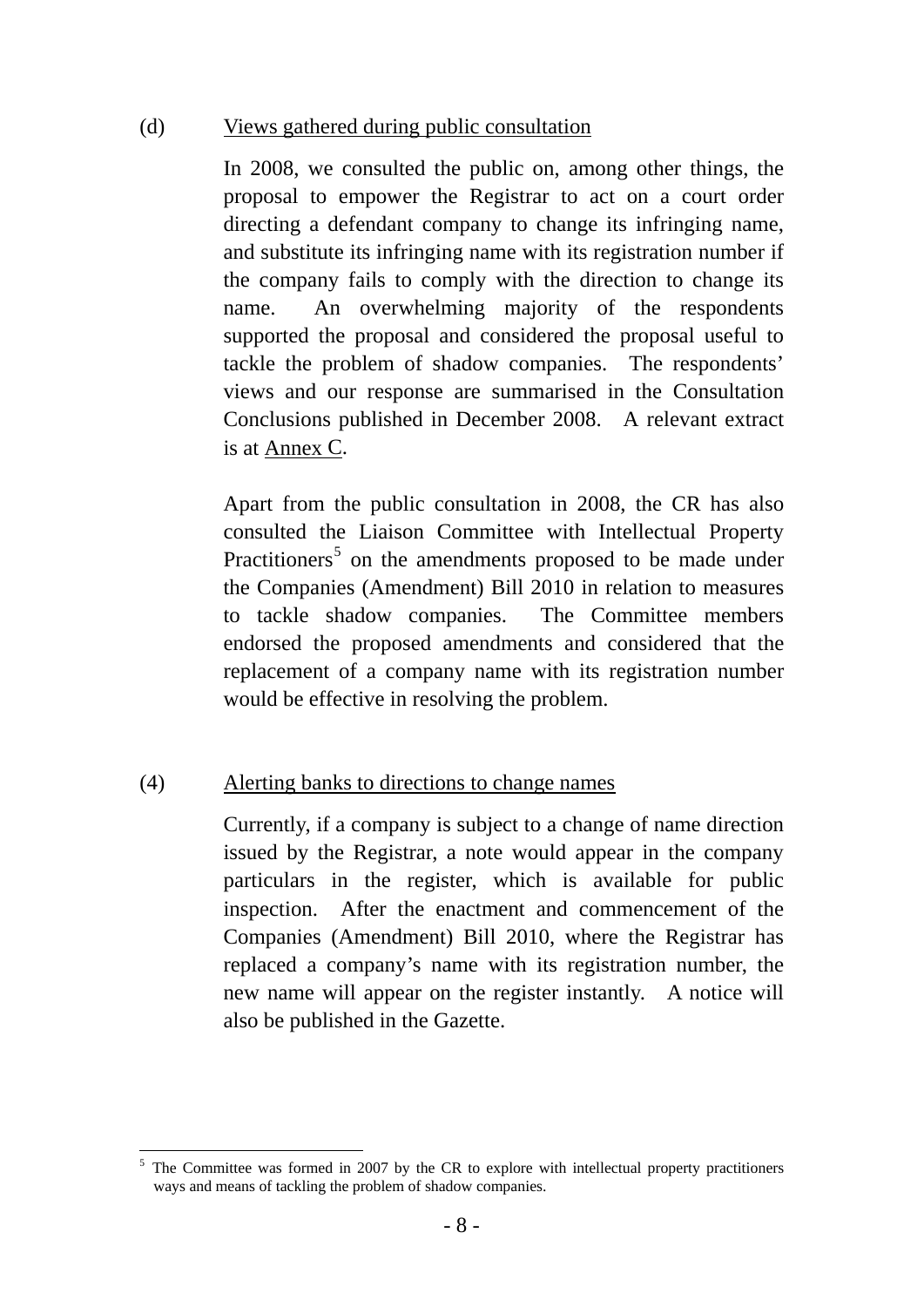# **Multiple statutory derivative actions**

(5) Our response regarding multiple derivative actions is at Annex D.

**Financial Services Branch Financial Services and the Treasury Bureau March 2010**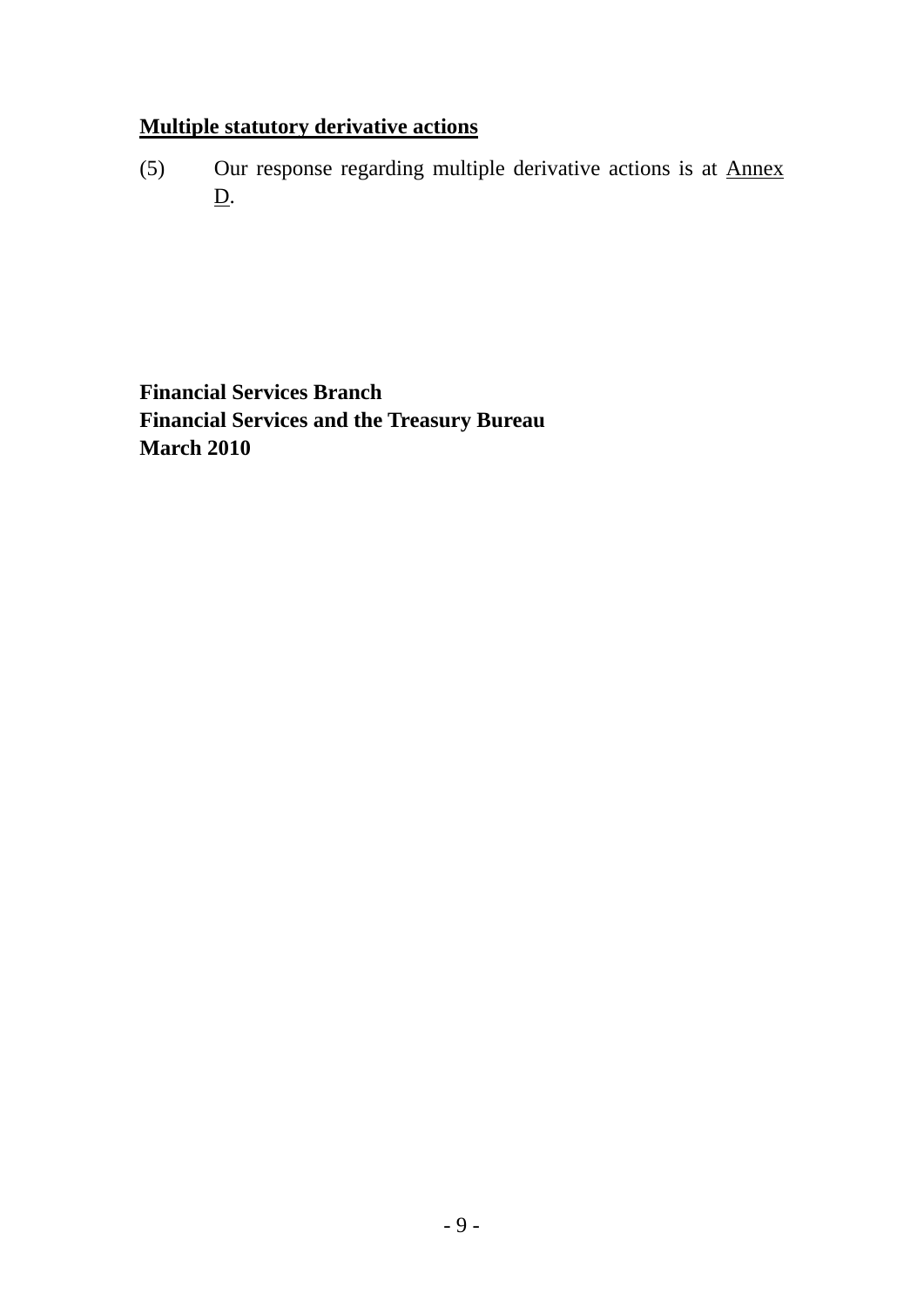**Annex A**



# **Company Names Guidelines**

**2007** 

**Companies Registry www.cr.gov.hk**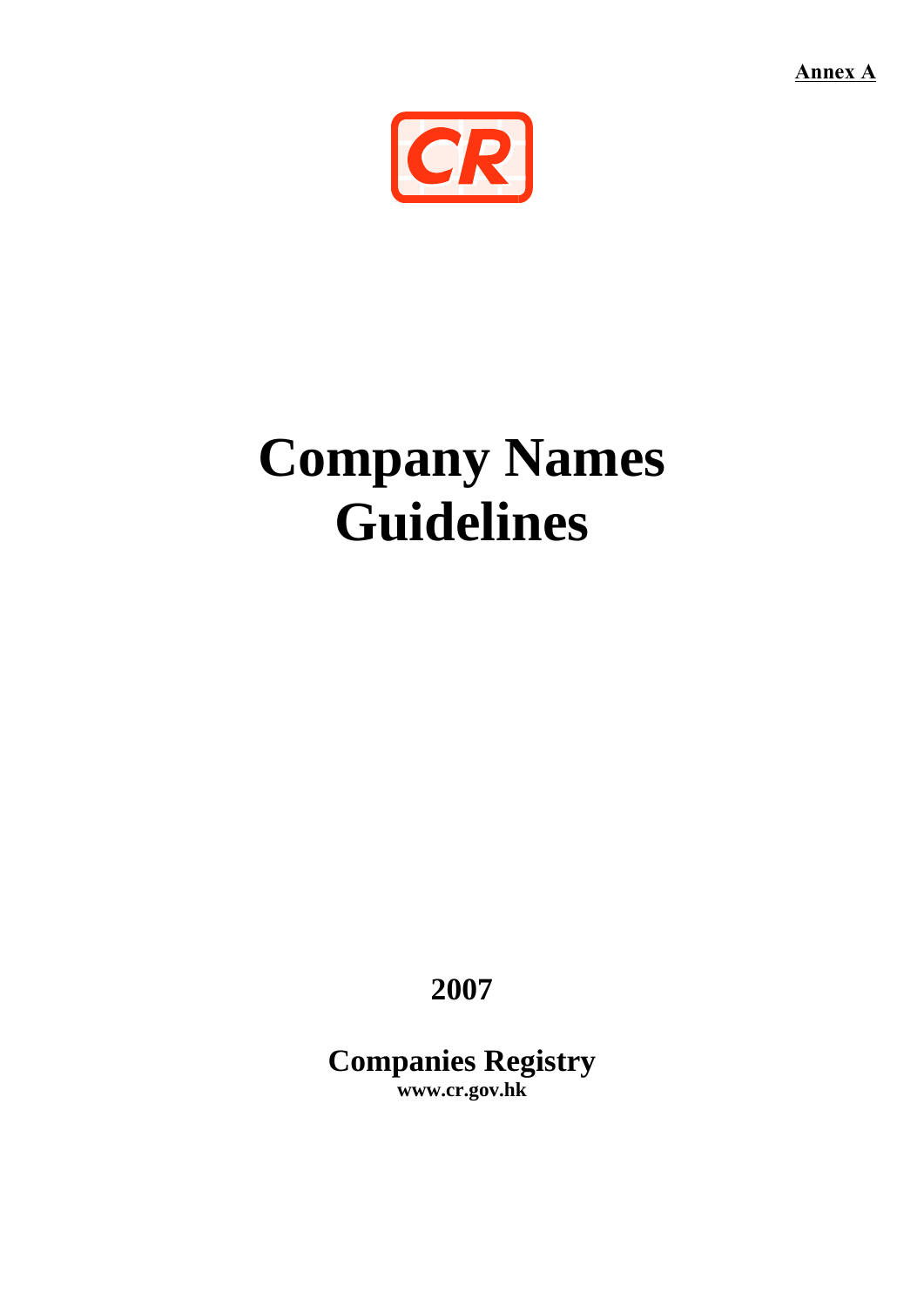# **CONTENTS**

| (A) |                                                                          |        |
|-----|--------------------------------------------------------------------------|--------|
| (B) |                                                                          |        |
| (C) |                                                                          |        |
| (D) |                                                                          |        |
| (E) | Company Names with words and expressions which are                       | 5      |
| (F) | Company which wishes to omit the word "LIMITED" from its Company Name  5 |        |
| (G) |                                                                          |        |
| (H) | Companies incorporated outside Hong Kong and registered                  | $\tau$ |
| (I) |                                                                          |        |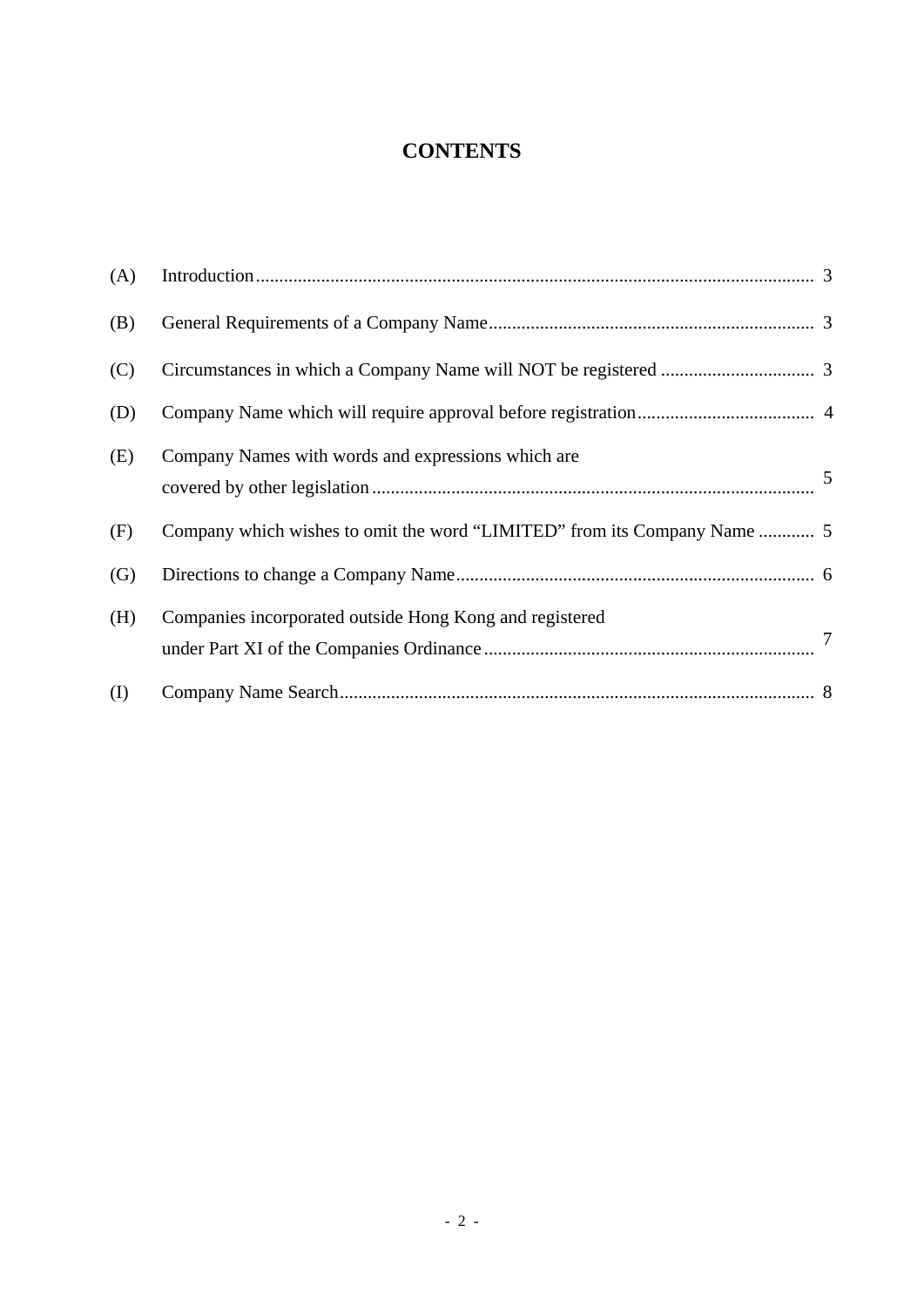#### **(A) Introduction**

1. To incorporate a local limited company, one of the first steps is to choose a company name. An existing company may also change its name by passing a special resolution. Since 1991, the name reservation system has been abolished and no provisional approval of company name will be given by the Registrar of Companies ("the Registrar"). It is therefore important that, when choosing a company name, promoters should satisfy themselves that the intended company name meets the requirements for the registration of a company name. Choosing an unregistrable company name may render the application being rejected and a new application would be required. It should also be noted that if a company name is "too like" the name of an existing company, it may result in the company being directed by the Registrar to change its name. "Company Names Guidelines 1998" are replaced by these guidelines.

2. These Guidelines explain the requirements for the registration of a company name. These Guidelines should be used as a guide only and should be read with the relevant provisions in the Companies Ordinance (Chapter 32 of the Laws of Hong Kong) which is available at www.legislation.gov.hk.

## **(B) General Requirements of a Company Name**

3. A company may be registered with an English name, a Chinese name, or an English name and a Chinese name. A company name with a combination of English words/letters and Chinese characters are not allowed.

4. An English company name must end with the word "Limited" and a Chinese company name must end with the characters "有限公司".

5. A Chinese company name should contain traditional Chinese characters (繁體字) that can be found in the Kang Xi Dictionary (康熙字典) or Ci Hai Dictionary (辭海) AND also in the ISO 10646 international coding standard.

[See section 5(1) of the Companies Ordinance]

#### **(C) Circumstances in which a Company Name will NOT be registered**

- 6. Generally speaking, a company name will not be registered if:-
	- (a) it is the same as a name appearing in the Registrar's index of company names;
	- (b) it is the same as that of a body corporate incorporated or established under an Ordinance;
	- (c) in the opinion of the Chief Executive, its use would constitute a criminal offence; or
	- (d) in the opinion of the Chief Executive, it is offensive or otherwise contrary to the public interest.

[See section 20(1) of the Companies Ordinance]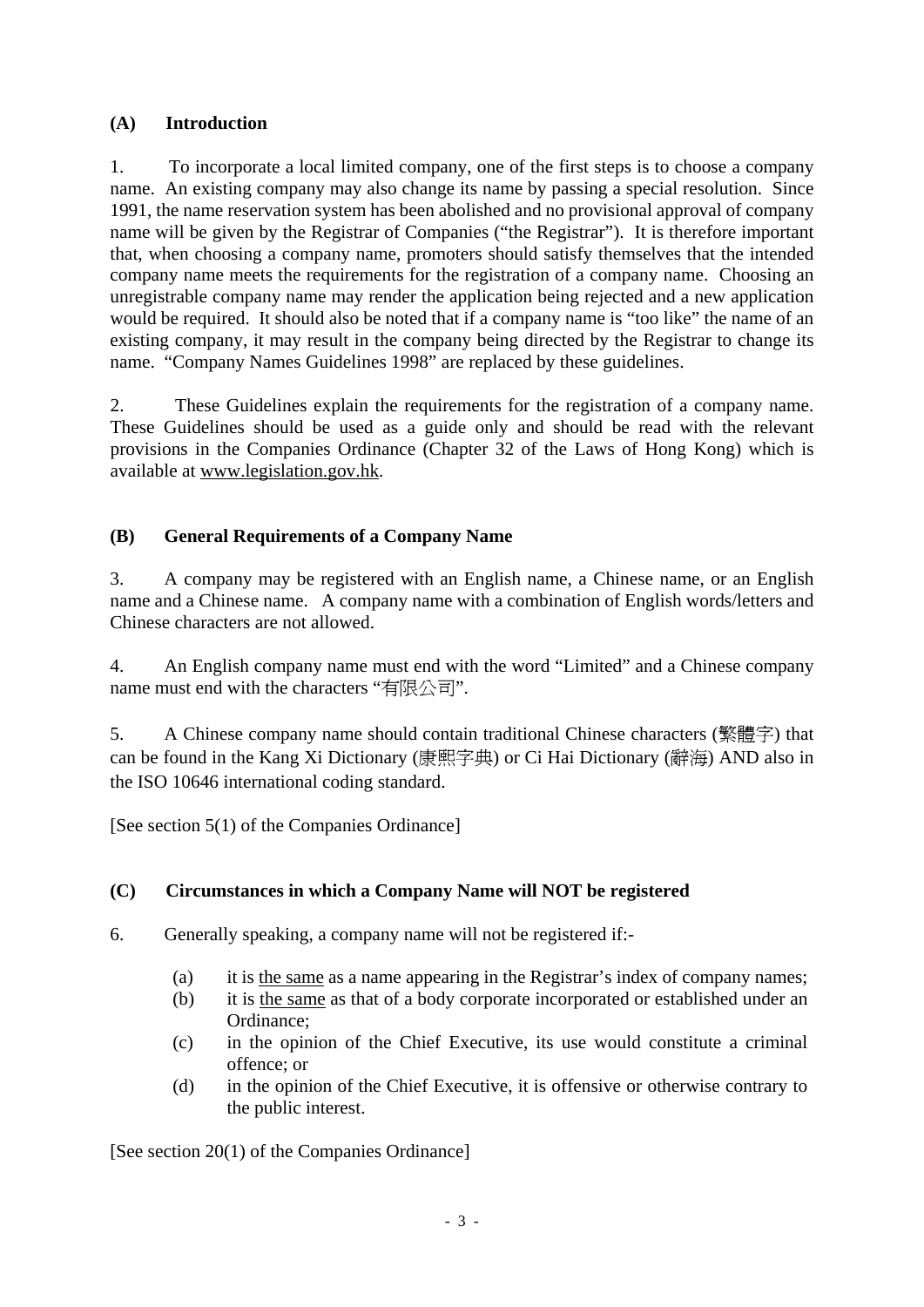7. In determining whether a company name is "the same as" another, the following shall be disregarded:

- the definite article, where it is the first word of the name (e.g. The ABC Limited = ABC Limited)
- the ending words or expressions "company", "and company", "company limited", "and company limited", "limited", "unlimited", "public limited company", their abbreviations, and the ending characters "公司", "有限公司", "無限公司" and "公眾有限公司" (e.g. ABC Company Limited = ABC Limited = ABC Co., Limited; 甲乙丙有限 公司 = 甲乙丙公眾有限公司)
- type and case of letters, accents, spaces between letters and punctuation marks  $(e.g. A-B-C Limited = a b c Limited)$

The following words and their abbreviations will also be taken as the same:

- " and" = " $\&$ "
- "Hong Kong" = "Hongkong" = "HK"
- "Far East" and "FE"

8. In determining whether a Chinese company name is the same as another, the Registrar has specified a list of interchangeable Chinese characters at **Appendix A** which are regarded as the same. The list of Chinese characters is not exhaustive and the Registrar may amend it from time to time.

[See section 20(3) of the Companies Ordinance]

#### **(D) Company Name which will require approval before registration**

- 9. The Chief Executive's approval is required for a company name
	- (a) which, in the opinion of the Chief Executive, would be likely to give the impression that the company is connected in any way with the Central People's Government or the Government of the Hong Kong Special Administrative Region or any department of either government. Such names will be allowed only where it is considered there is a genuine connection with the Central People's Government or the Government of the Hong Kong Special Administrative Region. The use of words such as "Department"(部 門 ), "Government"( 政 府 ), "Commission"( 公 署 ), "Bureau"( 局 ), "Federation"(聯邦), "Council"(議會), "Authority"(委員會), would in certain circumstances imply such a connection and will not normally be approved;
	- (b) which contains any of the words or expressions listed in **Appendix B**.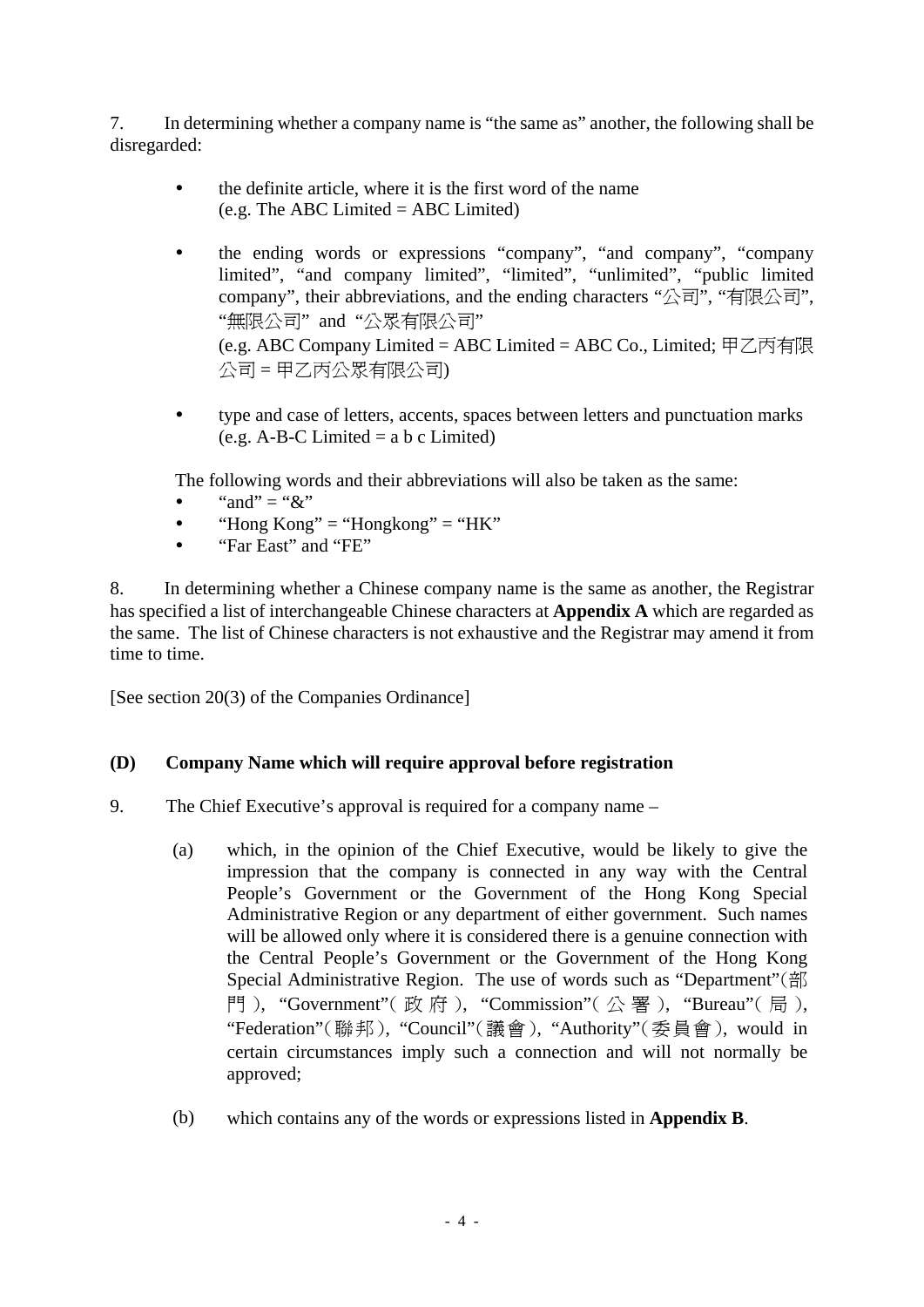The power of approval has been delegated to the Registrar. Applicants should seek the advice of the Companies Registry about this type of name and apply in writing for the consent to use these names before the documents applying for incorporation or change of name are submitted. Applications should be sent to the New Companies Section of the Companies Registry on the 14th Floor, Queensway Government Offices, 66 Queensway, Hong Kong.

[See sections 20(2) and 22B of the Companies Ordinance]

#### **(E) Company Names with words and expressions which are covered by other legislation**

10. In some cases, the use of certain words and expressions in company names is covered by other legislation. Their improper use will be a criminal offence. The followings are some examples:

- Under the Banking Ordinance (Chapter 155), it is an offence to use "Bank" (銀  $\overline{f}$ ) in a company name without the consent of the Hong Kong Monetary Authority.
- Under the Securities and Futures Ordinance (Chapter 571), no person other than the Exchange Company (交易所) as therein defined shall use the title "Stock Exchange" (證券交易所) or "Unified Exchange" (聯合交易所) or other variations. Contravention of this section will constitute a criminal offence.
- It will also be an offence for a company other than a corporate practice as defined in the Professional Accountants Ordinance (Chapter 50) to use in its name the description "certified public accountant" or "public accountant" or the initials "C.P.A." or "P.A." or the characters "執業會計師", "核數師" or "審計師".

11. Applicants should ensure that the use of these words or expressions in the company name will not contravene the related legislation. It is advisable that applicants should seek advice from the relevant body on the use of the words or expressions in the company name.

#### **(F) Company which wishes to omit the word "LIMITED" from its Company Name**

12. A company which wishes to apply for a licence under Section 21 of the Companies Ordinance to omit the word "Limited" and/or the characters "有限公司" from its name (either on incorporation or change of name by special resolution) may obtain a Memorandum on the procedure for applying for a Licence under Section 21 for further details. The Memorandum can be viewed or downloaded from the Companies Registry's website (www.cr.gov.hk) under the item "Memorandum Notes / Guidelines" in the "Publications and Press Releases" section. It is also available at the enquiry counter of the New Companies Section of the Companies Registry on the 14th Floor, Queensway Government Offices, 66 Queensway, Hong Kong.

[See section 21 of the Companies Ordinance]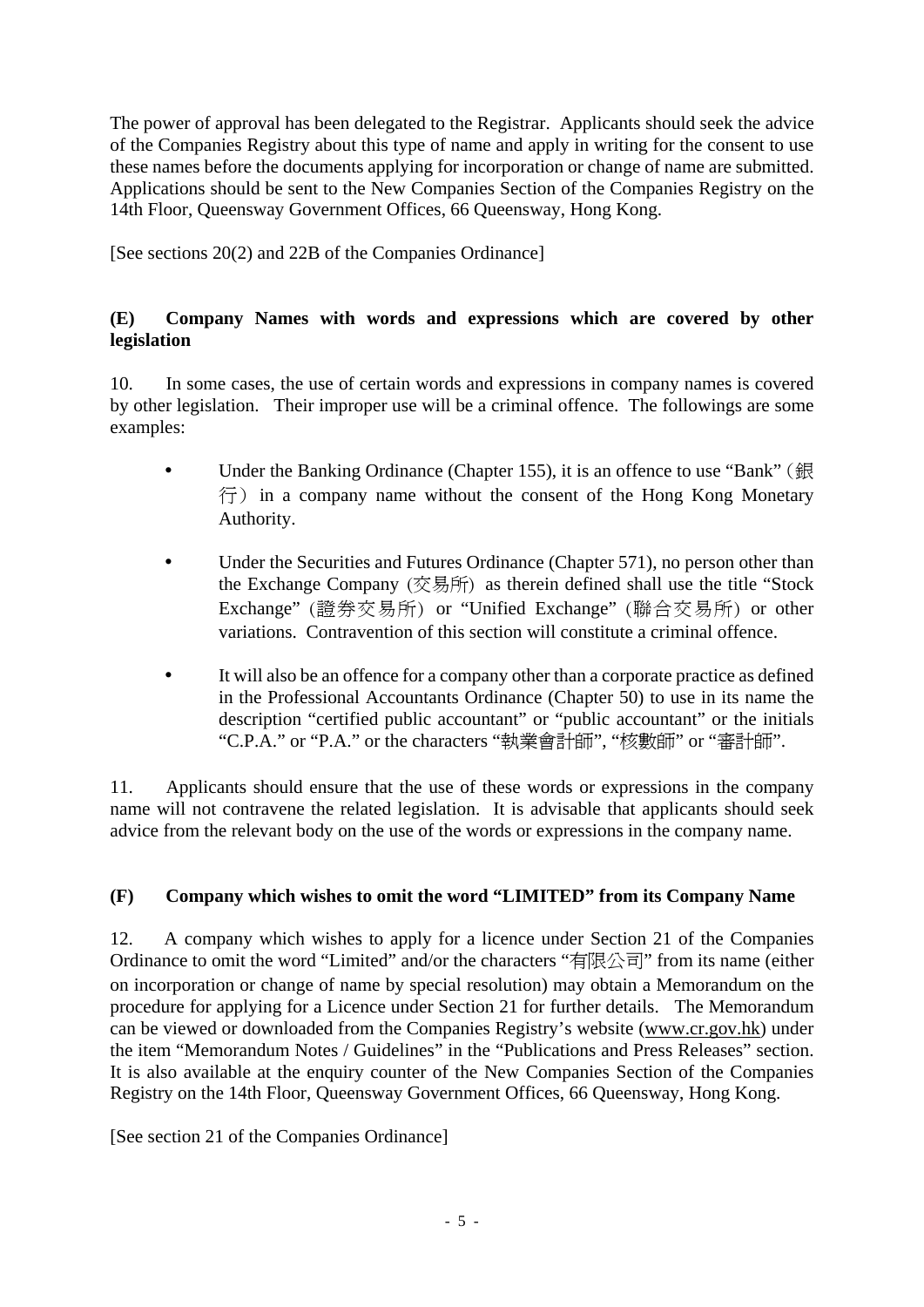#### **(G) Directions to change a Company Name**

13. The Registrar has power to direct a company to change its name under the following provisions of the Companies Ordinance:

#### Section 22(2)

Where –

- (a) the company name is "the same as" or, in the opinion of the Registrar, "too like" a name appearing in the Registrar's index of company names at the time of registration;
- (b) the company name is "the same as" or, in the opinion of the Registrar, "too like" a name which should have appeared in that index at that time; or
- (c) the company name is "the same as" or, in the opinion of the Registrar, "too like" the name of a body corporate incorporated or established under any Ordinance at the time of the registration.

The criteria which the Registrar will apply in forming an opinion on whether a name is "too like" are set out in **Appendix C**.

#### Section 22(4)

If the Registrar has been given misleading information for the purpose of a company's registration by a particular name or has been given undertakings or assurances for that purpose but the same have not been fulfilled.

#### Section 22A

If the company name gives so misleading an indication as to the nature of the company's activities as to be likely to cause harm to the public.

14. In examining an intended name before incorporation / registration or change of name, the aspect of "too like" will NOT form part of the Registrar's consideration. It is therefore important that, before applying for incorporation / registration or changing the name of a company, applicants should consider carefully whether the intended name could lead to a complaint from another company for being "too like" an existing company name, and the possibility that it may be subject to a change of name direction by the Registrar after incorporation / registration or change of name.

15. Company names which are "too like" will normally be brought to the Registrar's attention by objections being lodged by a person who feels that the name is "too like" that of a previously registered company.

16. Any objection to company names should be submitted to the Registrar, giving reasons in full and including any available evidence of confusion which is claimed to have arisen. Objections lodged should be headed "Names Complaints" and sent to the New Companies Section of the Companies Registry on the 14th Floor, Queensway Government Offices, 66 Queensway, Hong Kong. Objections to company names should be made to the Registrar in good time (preferably not later than one month before the expiry of the statutory periods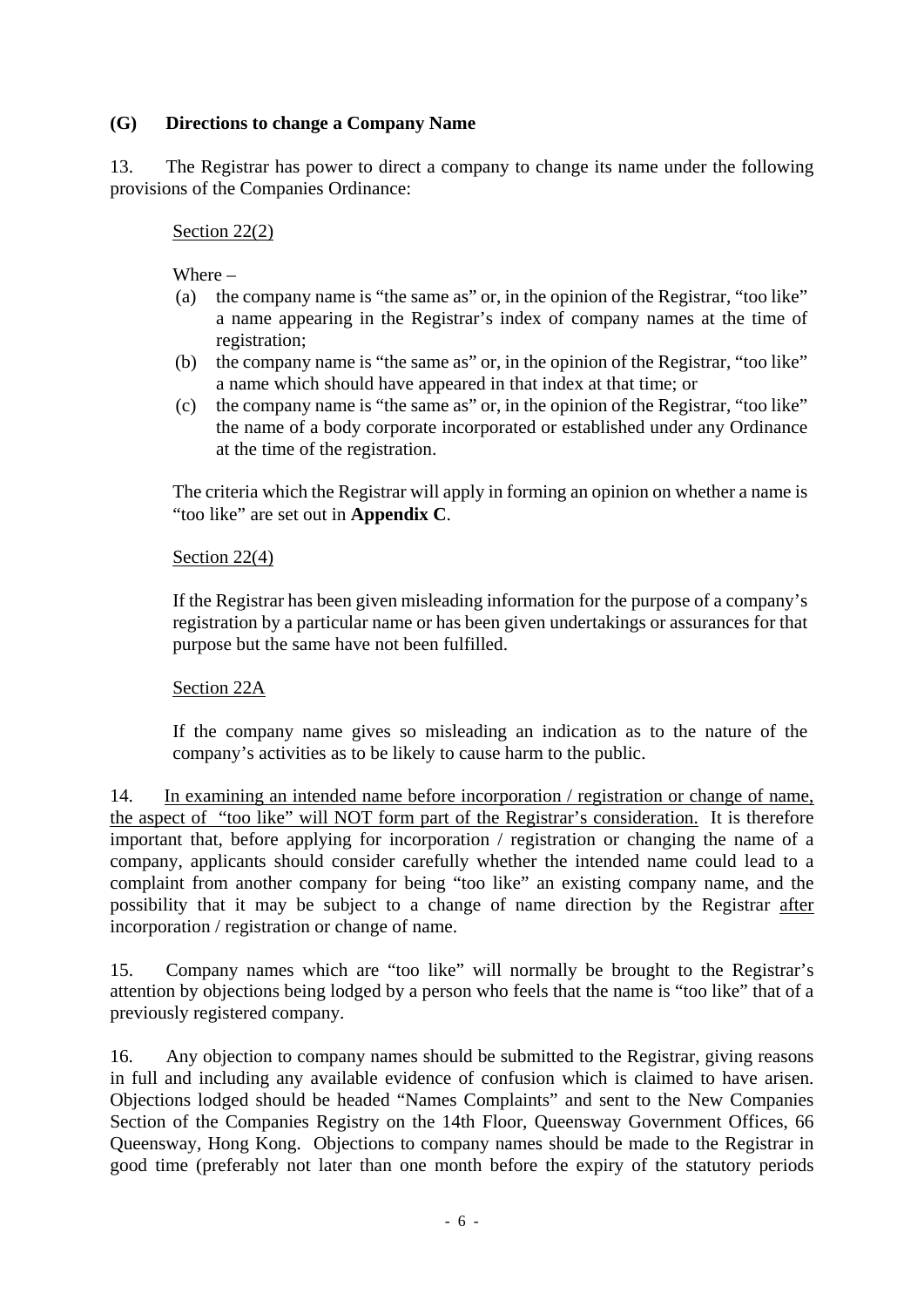hereinafter mentioned) so as to enable him to make enquiries and serve notices that may be required before the expiry of the statutory periods, which is 12 months from the date of registration of the company name under Section 22(2) and 5 years from the date of registration of the company name under Section 22(4).

#### **WARNING**

Registration of a company name does not mean that the name is protected, neither does it mean that such a name is not liable to challenge by others. If the name is considered to be "too like" the name of another company appearing in the index of company names kept by the Registrar, a change of name direction will be issued against that company. Non-compliance with such a direction may result in the company and/or its officers being prosecuted. The maximum penalty for failure to comply is at present a fine of \$100,000 and imprisonment of 6 months, as well as a daily default fine of \$700 for continued default. Further, if the adopted name infringes the intellectual property rights of a third party, the company may face legal action by that third party. Infringement of the intellectual property rights of others may attract criminal or civil sanctions, either in Hong Kong or elsewhere. The registration of a company name with the Companies Registry is not, in itself, a defence to any subsequent claim for infringement of intellectual property rights. Applicants should, therefore, ensure that they do not adopt a name which conflicts with a registered trademark or is "too like" the name of another company.

#### **(H) Companies incorporated outside Hong Kong and registered under Part XI of the Companies Ordinance**

17. Section 337B of the Companies Ordinance contains regulations of the use of corporate name by companies incorporated outside Hong Kong and registered under Part XI of the Companies Ordinance. If the Registrar is satisfied that the corporate name is "the same as" or is "too like" a name appearing in the Registrar's index of company names, or it gives so misleading an indication of the nature of its activities in Hong Kong as to be likely to cause harm to the public, the Registrar may, within six months of the date on which the company is registered under Part XI or has complied with Section 335 where there has been a change in its corporate name, serve a notice to that effect on the company.

18. The company on which such notice has been served must not at any time after the expiration of two months from the service of that notice carry on business in Hong Kong under its corporate name. The company may either cause its corporate name to be changed in the place of incorporation or specify a name approved by the Financial Secretary of Hong Kong1 other than its corporate name under which it proposes to carry on business in Hong Kong. For further details, please refer to the Memorandum on the operation of section 337B. The Memorandum can be viewed or downloaded from the Companies Registry's website (www.cr.gov.hk) under the item "Memorandum Notes / Guidelines" in the "Publications and Press Releases" section. It is also available at the enquiry counter of the New Companies

-

<sup>&</sup>lt;sup>1</sup> Upon the commencement of section 28 of Schedule 2 to the Companies (Amendment) Ordinance 2004 (30 of 2004), the name will be approved by the Registrar of Companies.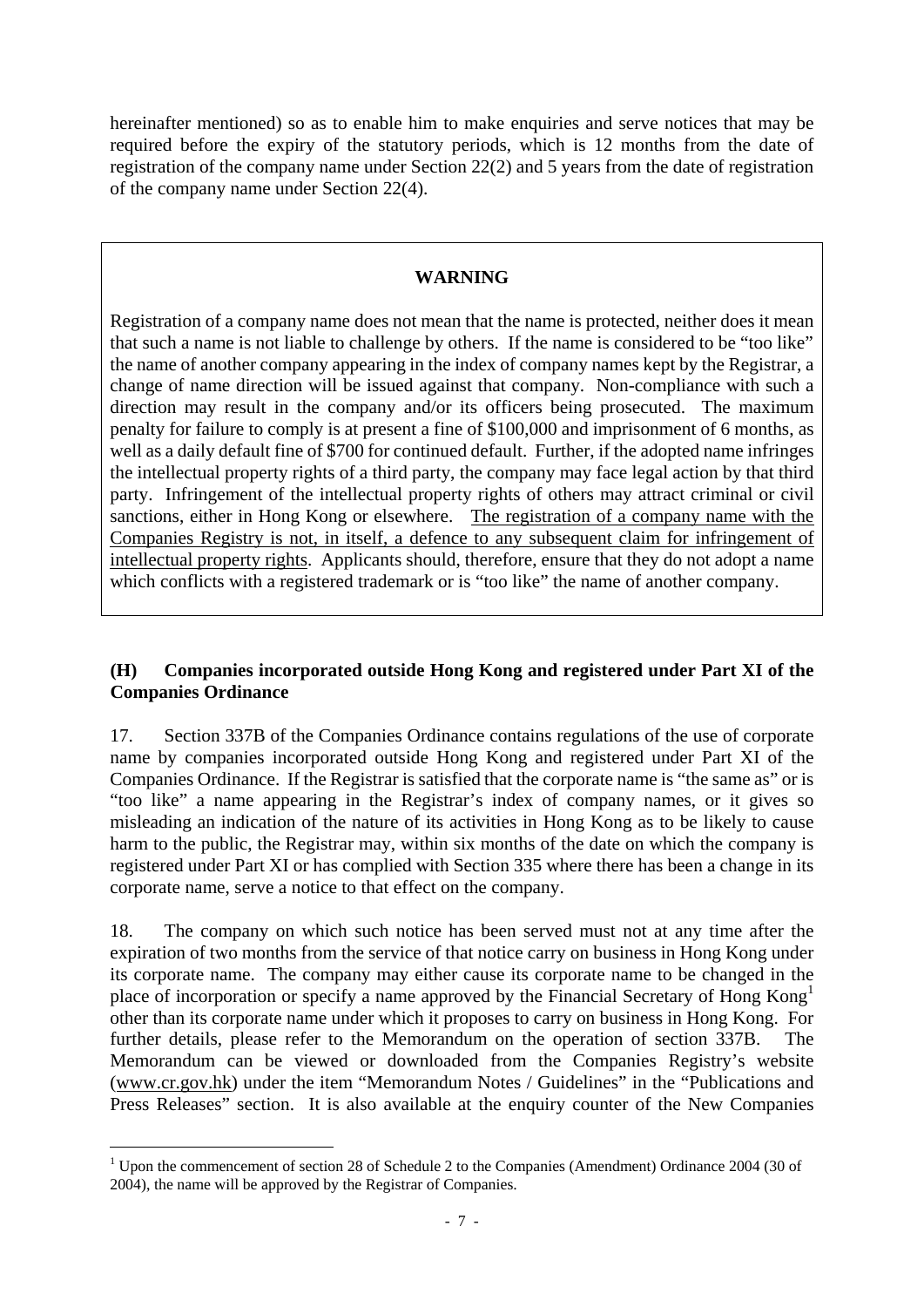Section of the Companies Registry on the 14th Floor, Queensway Government Offices, 66 Queensway, Hong Kong.

19. Please also note the points stated in Section G above. Objections to corporate names should be made to the Registrar in good time (preferably not later than one month before the expiry of the six months period mentioned in paragraph 17 above) so as to enable him to make enquiries and serve notices that may be required before the expiry of the statutory period.

### **(I) Company Name Search**

20. Applicants are advised to conduct a company name search at the Companies Registry's Cyber Search Centre on the Internet (www.icris.cr.gov.hk) to check whether an intended name is the same as a company name already registered. Such service is free of charge. Please use the search mode "Exact Name Search" when conducting the company name search and input the full and exact company name that is intended to be used, including all spaces, punctuation marks, and ending terms like "Company Limited", "Limited", "Company", "有限公司", "公 司"etc. However, the registrability of a company name can only be confirmed after the application documents have been processed by the Companies Registry.

21. Applicants are also recommended to conduct a trademark search at the Intellectual Property Department's Online Search System at http://ipsearch.ipd.gov.hk/ before choosing a company name, so as to avoid the risk of facing legal action for "passing off" or trademark infringement.

July 2007 Ref.: CR/HQ/12/20/15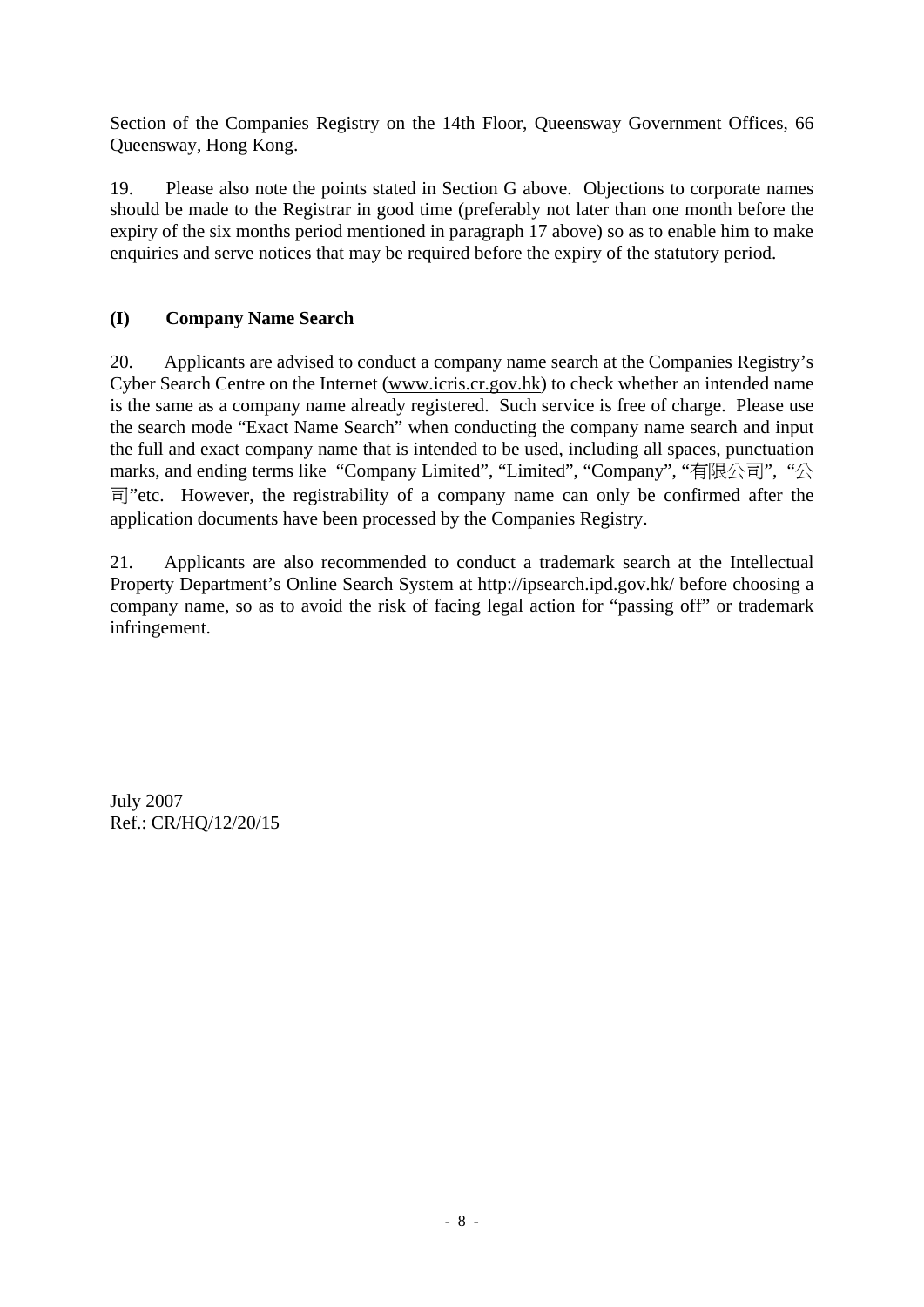# Appendix A

List of interchangeable Chinese characters which are regarded as the same by the Registrar of Companies :-

| $\mathbf{1}$            | 兩 | 両<br>两 | 21 | 崘      | 崙 | 41 | 奬              | 奬  | 61 | 窗             | 窗 |
|-------------------------|---|--------|----|--------|---|----|----------------|----|----|---------------|---|
| $\overline{2}$          | 峯 | 峰      | 22 | 滙      | 匯 | 42 | 敻              | 敻  | 62 | 鎭             | 鎮 |
| 3                       | 真 | 眞      | 23 | 燄<br>焰 | 熖 | 43 | 麫<br>麪         | 麵  | 63 | 翱             | 翶 |
| $\overline{\mathbf{4}}$ | 廄 | 廐      | 24 | 羣      | 群 | 44 | 垜              | 垛  | 64 | 廠             | 厰 |
| 5                       | 眾 | 衆      | 25 | 聚      | 聚 | 45 | 窰<br>窑         | 窯  | 65 | 為             | 爲 |
| 6                       | 賓 | 賔      | 26 | 貓      | 猫 | 46 | 櫃              | 柜· | 66 | 飧             | 飱 |
| $\tau$                  | 妝 | 粧      | 27 | 寶      | 寳 | 47 | 響              | 响  | 67 | 隽             | 雋 |
| 8                       | 迪 | 廸      | 28 | 巖      | 巗 | 48 | 衛              | 衞  | 68 | 瀬             | 瀨 |
| 9                       | 荊 | 荆      | 29 | 廚      | 厨 | 49 | 氈              | 毡  | 69 | 偽             | 僞 |
| 10                      | 峩 | 峨      | 30 | 憩      | 憇 | 50 | 厦              | 廈  | 70 | 免             | 觅 |
| 11                      | 畧 | 略      | 31 | 舉      | 擧 | 51 | 臘              | 腊  | 71 | 冲             | 沖 |
| 12                      | 敀 | 啓      | 32 | 鐵      | 鉄 | 52 | $\mathbf{I}$ . | 上  | 72 | 獵             | 獵 |
| 13                      | 捷 | 捷      | 33 | 藥      | 葯 | 53 | 綉              | 繡  | 73 | 珏             | 玨 |
| 14                      | 場 | 塲      | 34 | 輝      | 煇 | 54 | 雞              | 鷄  | 74 | 填             | 塡 |
| 15                      | 叠 | 疊      | 35 | 嶢      | 嶤 | 55 | 籐              | 藤  | 75 | 滇             | 滇 |
| 16                      | 拍 | 拓      | 36 | 穎      | 頴 | 56 | 龎              | 龐, |    |               |   |
| 17                      | 牀 | 床      | 37 | 濶      | 闊 | 57 | 線              | 綫  |    |               |   |
| 18                      | 恒 | 恆      | 38 | 霸      | 覇 | 58 | 裡              | 裏  | ÷. |               |   |
| 19                      | 柏 | 栢      | 39 | 證      | 証 | 59 | 晋              | 晉  |    |               |   |
| 20                      | 強 | 强      | 40 | 峆      | 峇 | 60 | 獻              | 献  |    | $\sim$ $\sim$ |   |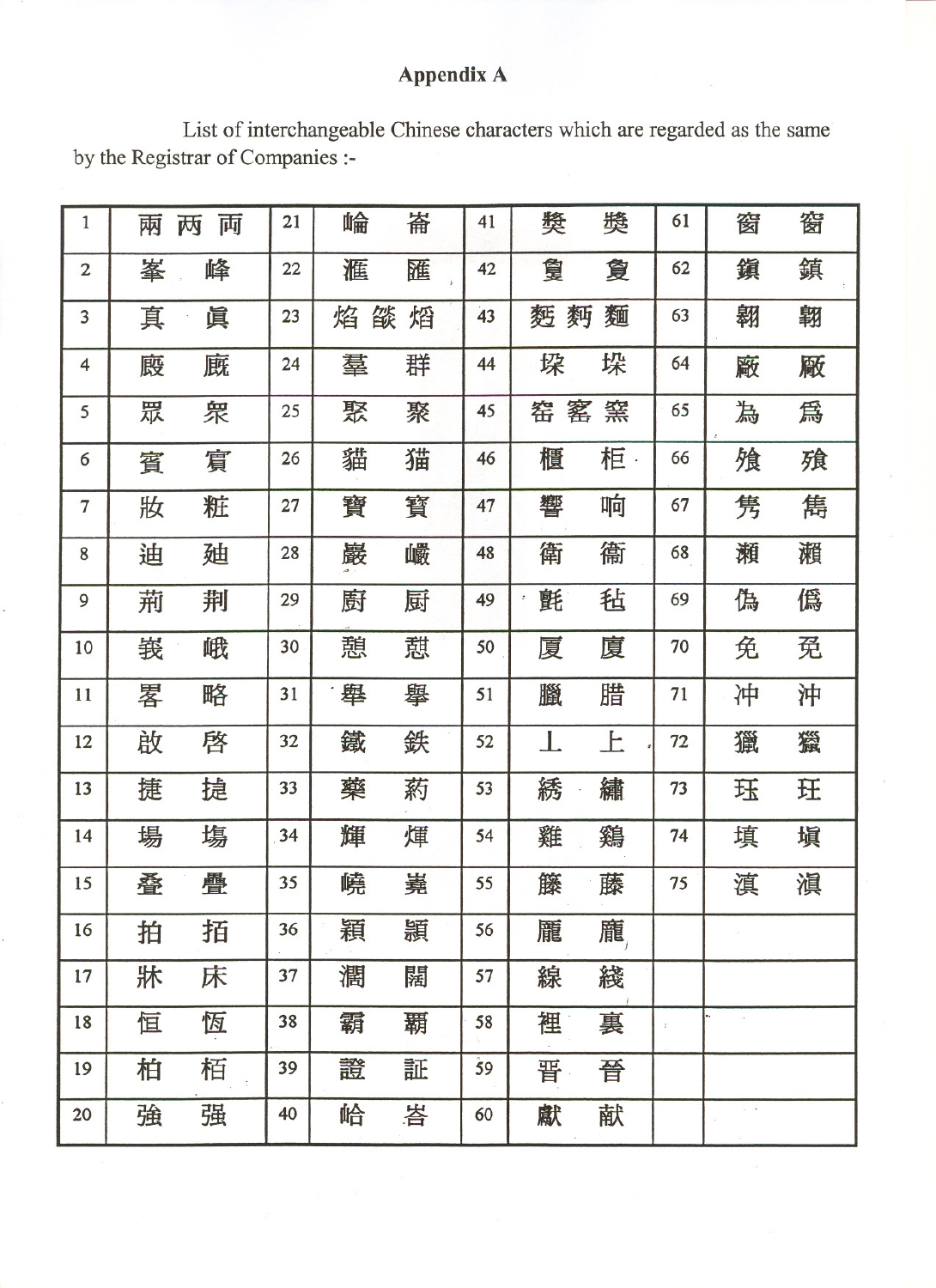# **Appendix B**

The following words and expressions will require the consent of the Chief Executive before their use will be allowed in a company name :

> Building Society Chamber of Commerce Cooperative Kaifong Mass Transit Municipal Savings Tourist Association Trust Trustee Underground Railway 市政 地下鐵路 地鐵 合作 受託 受託人 建屋合作社 信託 旅遊協會 商會 街坊 總商會 儲蓄

[See Companies (Specification of Names) Order]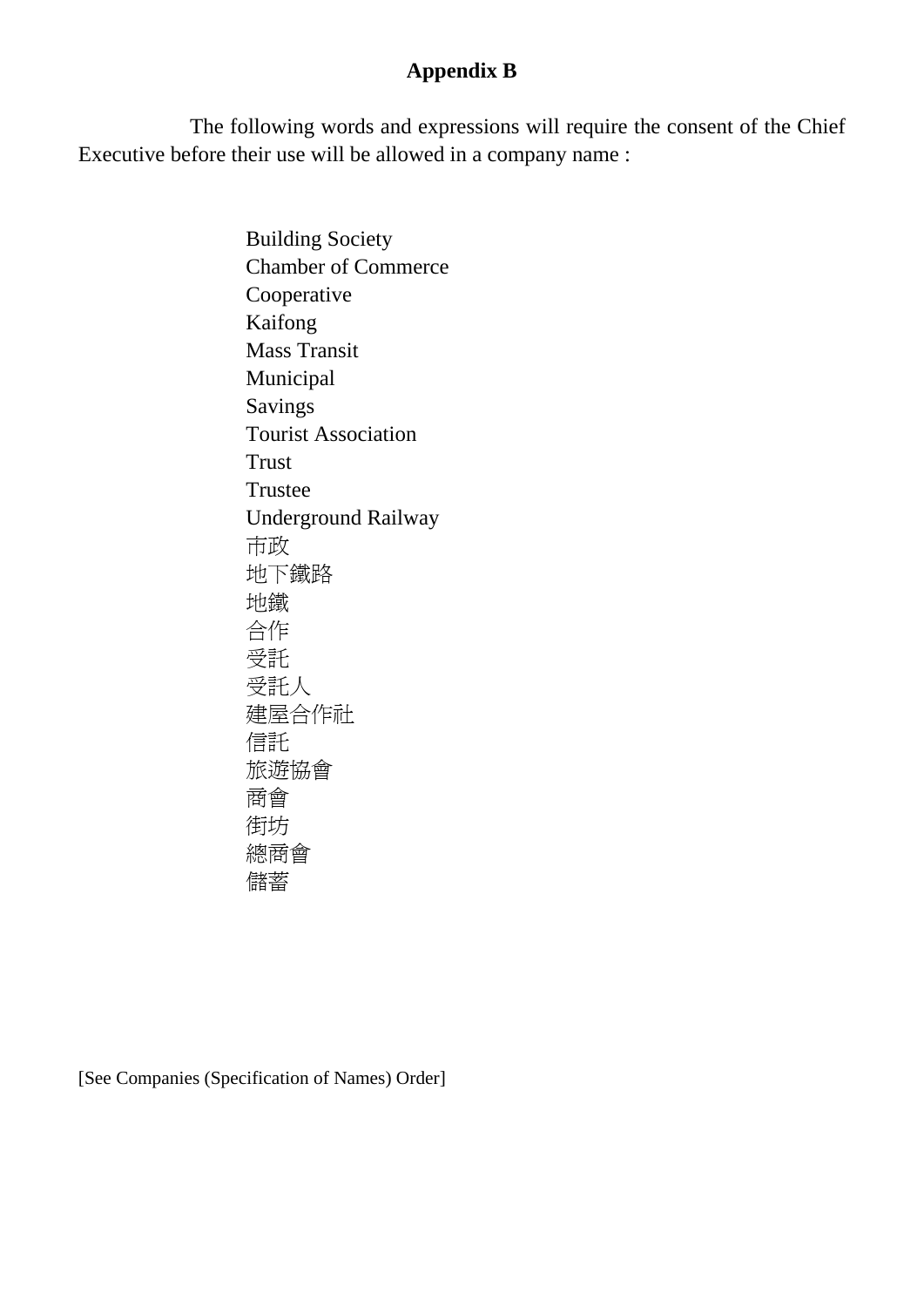# **Appendix C**

#### **Criteria which the Registrar will apply in forming an opinion on whether a name is "too like"**

In considering whether names are "too like", the Registrar of Companies will take account of all factors which may be considered to suggest similarity and lead to confusion between the names of two companies. These will include, for example, the nature of the business concerned, the public awareness of the names concerned, evidence of confusion etc.

Subject to this requirement, names may be considered to be "too like" in the opinion of the Registrar of Companies if :-

- (a) the names are visually and/or phonetically identical;
- (b) there is only a slight variation in the spelling of the two names and the variation does not make a significant difference between the names, e.g. grammatical variations such as trade/trading, addition of "s" or "es".
- (c) the names contain a word or words which might be regarded as a distinctive element, unless that element is qualified in such a way as would minimize risk of confusion. A distinctive element will normally be defined as "English made up words", "non-dictionary English words" or "unusual combinations of two or more letters as a key part". In some cases, everyday words used in a "distinctive" way may also be considered as distinctive elements. Place names, or everyday descriptive words in general use will not normally be regarded as distinctive. Similar business classifier or descriptive elements, e.g. press/printing, staff agency/employment agency, or the inclusion in one name of only a general or "weak" qualification such as international, holding, group, services etc., would not normally be regarded as a sufficient qualification or distinction.

#### **Examples**

- 1. Names which are the same KWUN TONG ENGINEERING LIMITED v KWUN TONG ENGINEERING COMPANY LIMITED or 發達 ( 貿 易 ) 有 限 公 司 v 發 達 貿 易 有 限 公 司.
- 2. Names which are phonetically identical LYFECITY LIMITED v LIFECITY LIMITED and AB-CHEM LIMITED v ABKEM LIMITED or 興 隆 企 業 有 限 公 司 v 興 龍 企 業 有 限 公 司.
- 3. Names in which the slight variation in spelling does not make a significant difference CONSOLAIR LIMITED v CONSULAIR LIMITED or 美 儂 有 限 公 司 v 美 濃 有 限 公 司.
- 4. Grammatical variations which do not have significant difference ADVANCE TRAVEL LIMITED v ADVANCED TRAVEL LIMITED.
- 5. Names which contain the same distinctive element :-
	- (a) Where the names are sufficiently qualified FACTROMATIC COMPUTERS LIMITED v FACTROMATIC PLANT HIRE LIMITED.
	- (b) Where the names are not sufficiently qualified MECHALA LIMITED v MECHALA HOLDING LIMITED or ODDBODS PRESS LIMITED v ODDBODS PRINTING LIMITED or 禾 豐 印 刷 有 限 公 司 v 禾 豐 印 務 有 限 公 司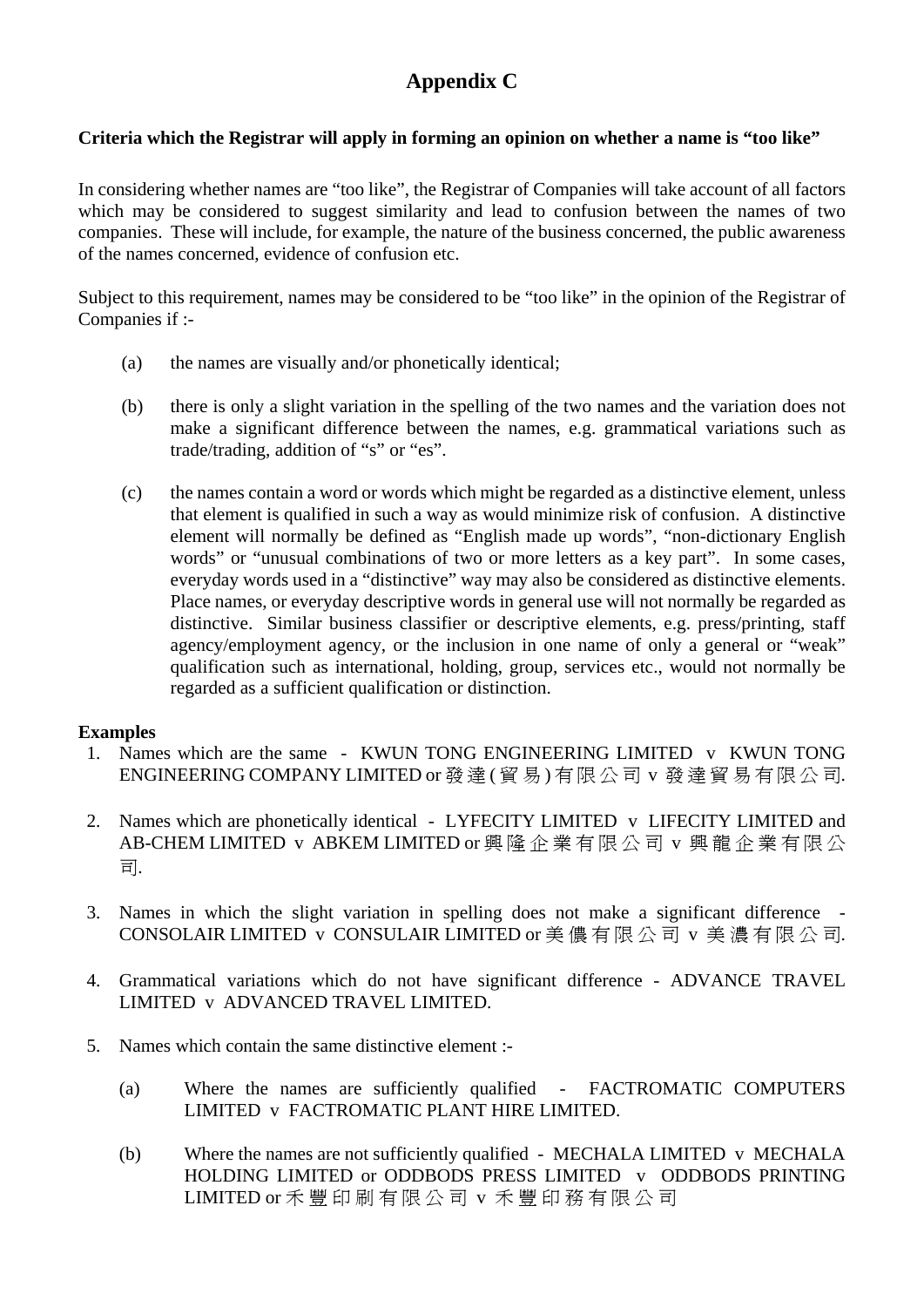

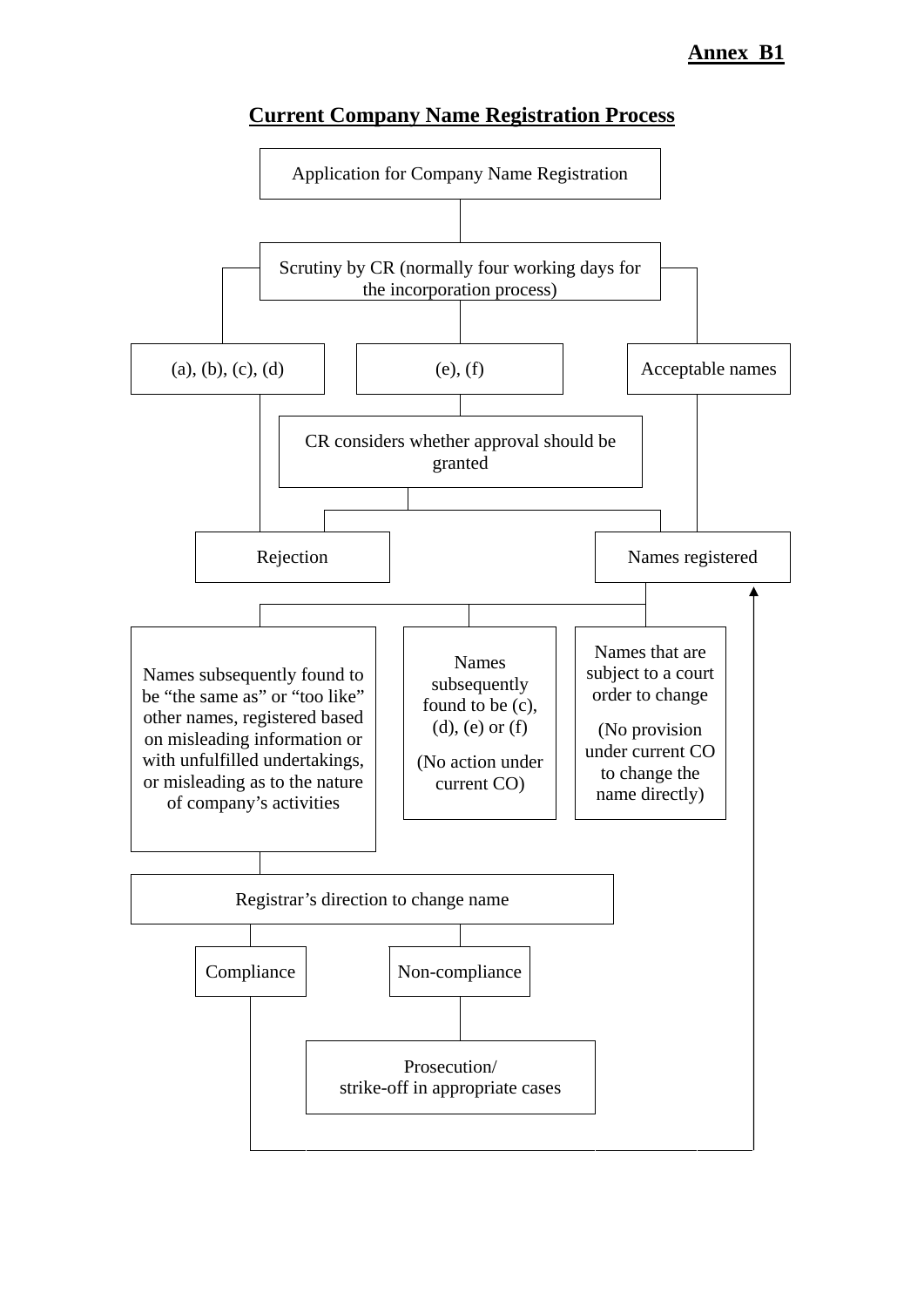Note:

- (a) names that are identical to existing names;
- (b) names that are the same as a body corporate incorporated/established under an Ordinance;
- (c) names the use of which would constitute a criminal offence;
- (d) names that are offensive/contrary to public interest;
- (e) names that would give the impression of connection with the Central Peoples' Government or Hong Kong Government; and
- (f) names that contain words or expressions specified in the Names Order.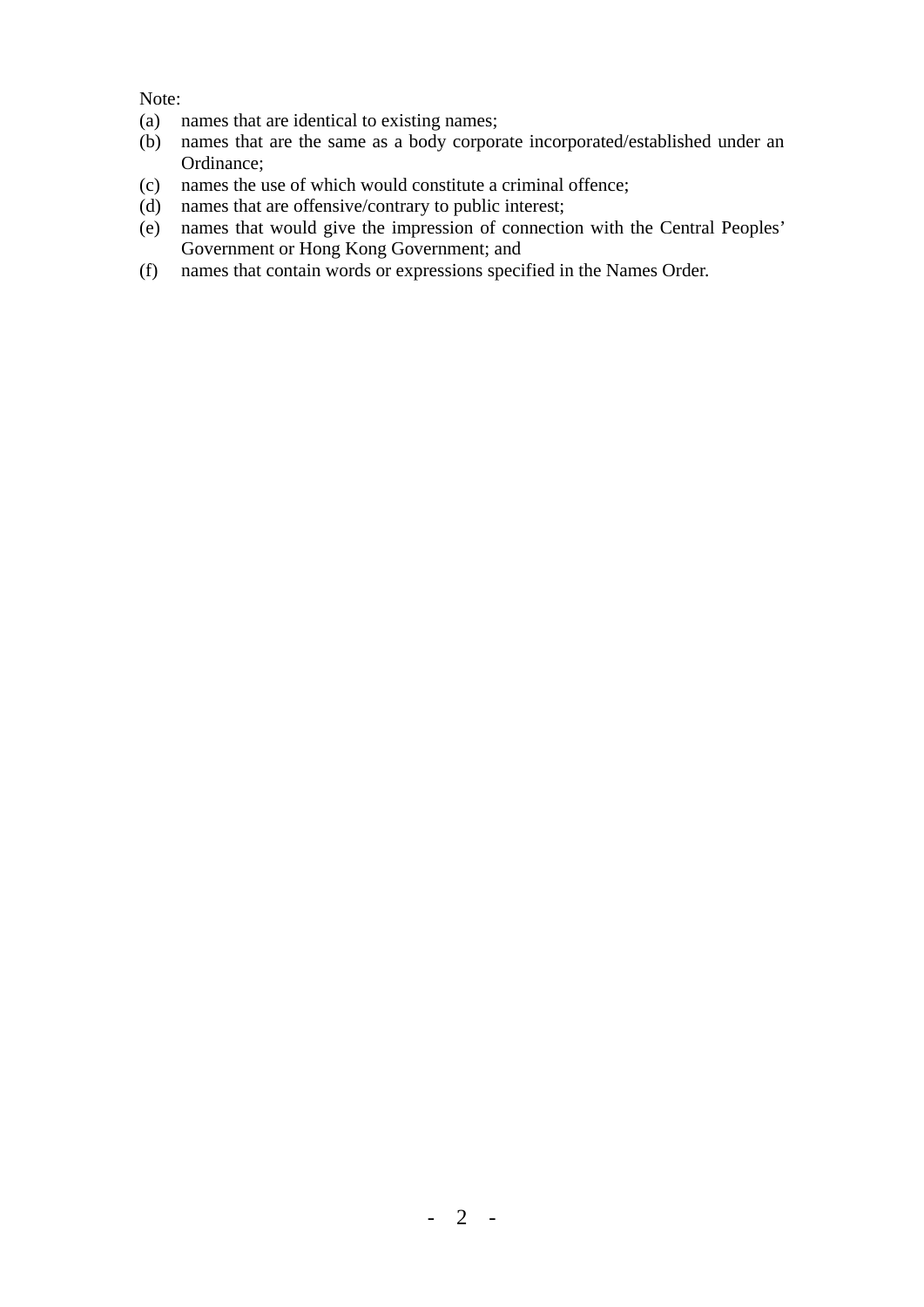

# $- 3 -$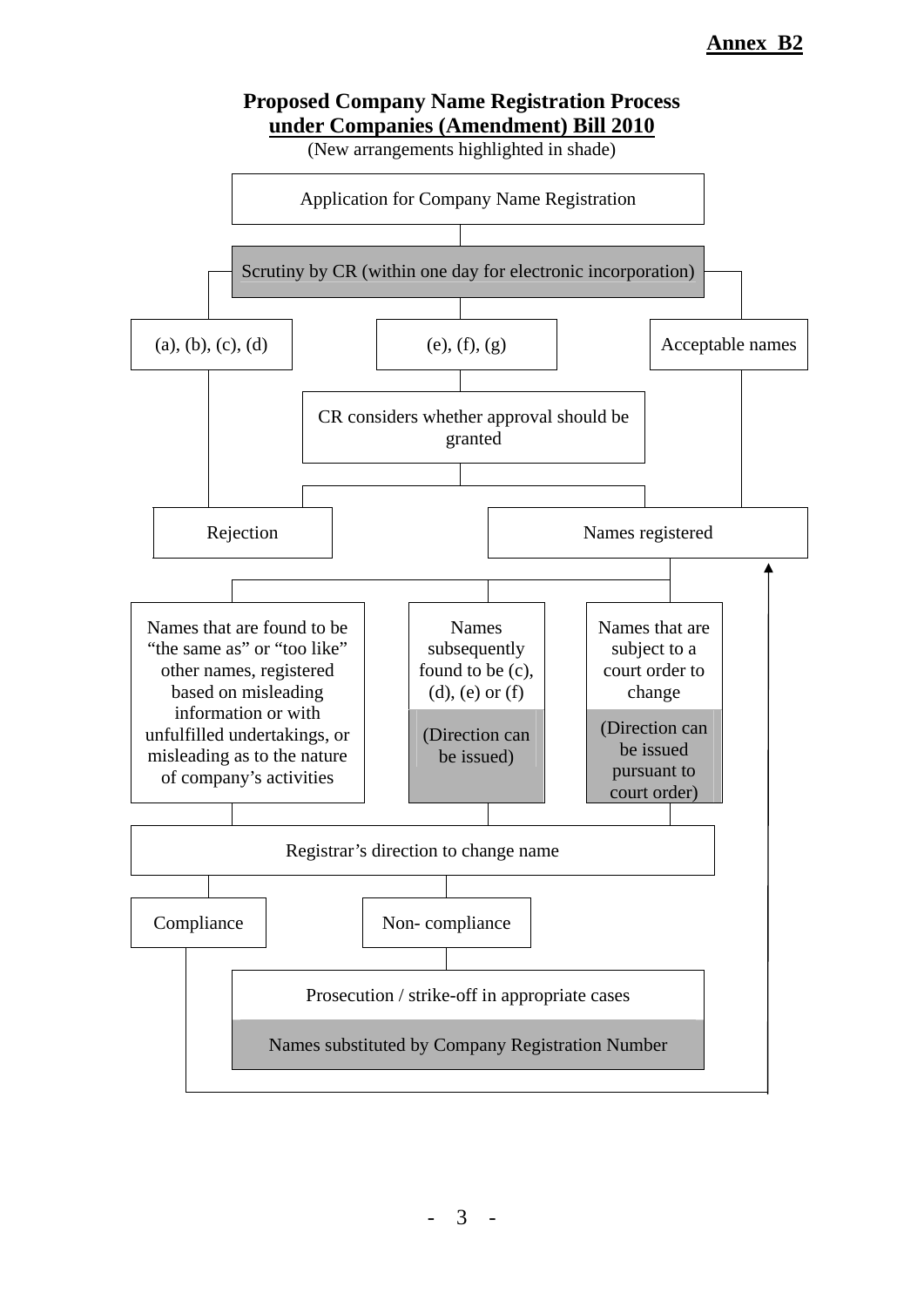Note:

- (a) names that are identical to the existing names;
- (b) names that are the same as a body corporate incorporated/established under an Ordinance;
- (c) names that would constitute a criminal offence;
- (d) names that are offensive/contrary to public interest;
- (e) names that would give the impression of connection with the Central Peoples' Government or Hong Kong Government;
- (f) names that contain words or expressions specified in the Names Order; and
- (g) names that are the same as those for which directions have been issued under s.22 or s.22A on or after the commencement of the Companies (Amendment) Ordinance 2010.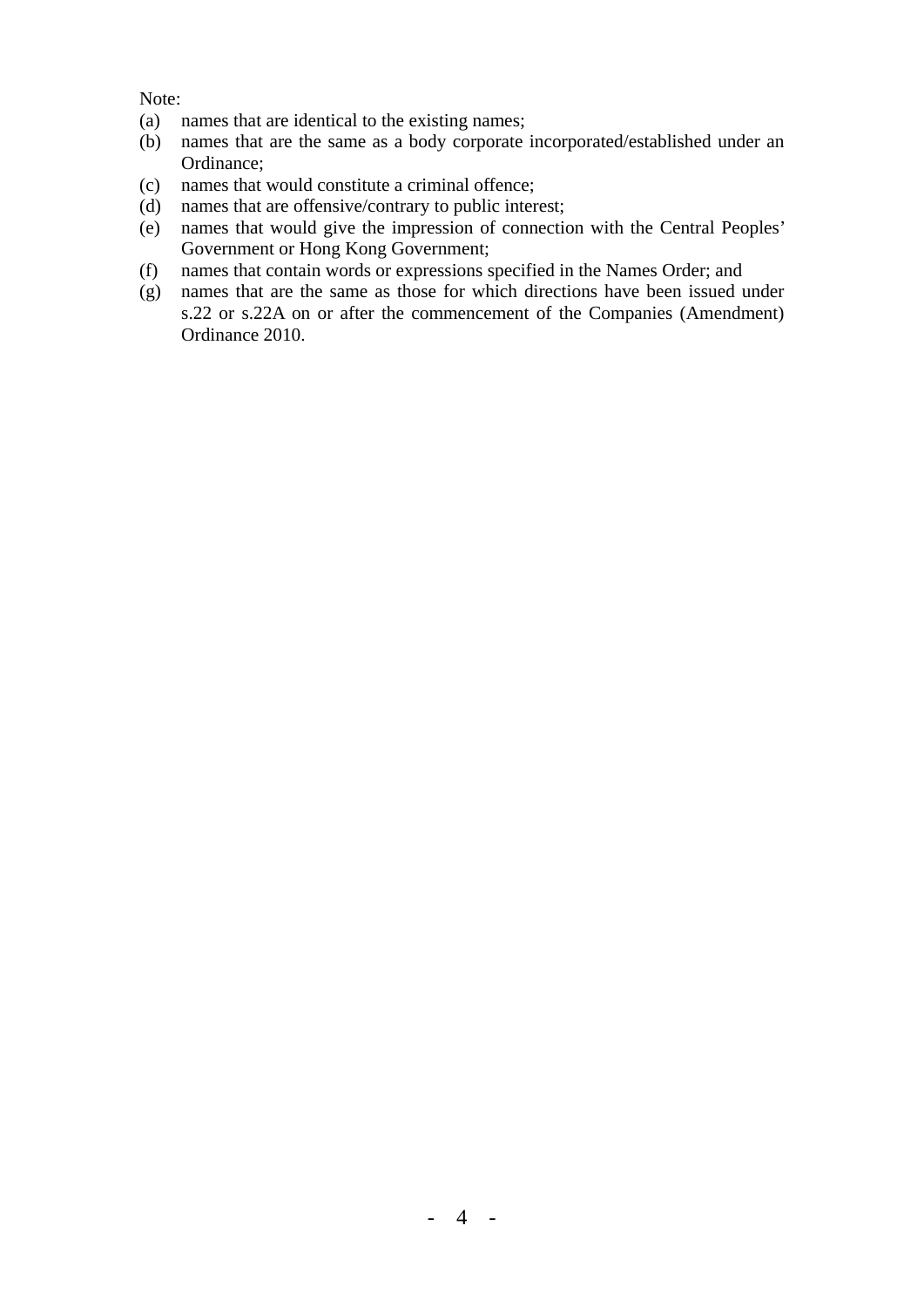# **Consultation Conclusions on Company Names, Directors' Duties, Corporate Directorship and Registration of Charges Issued in December 2008**

# **Extract**

**\*\*\*\*\*\*** 

# **Company Names**

- *A. "Shadow Companies" (Questions 1 & 3)*
- 5. We proposed to empower the Registrar of Companies ("the Registrar") to act on a court order directing a defendant company to change its infringing name, and substitute its infringing name with its registration number if the company fails to comply with the Registrar's direction to change its name.
- 6. We also asked for further views on how the company name registration system could be improved for the purpose of tackling the problem of "shadow companies".

# *Respondents' views*

7. An overwhelming majority of the respondents supported the proposal. They generally considered the proposal useful to tackle the problem of "shadow companies"<sup>3</sup>. Some of them suggested that the specified period within which the defendant company is required to change its name should be made as short as possible in

<sup>&</sup>lt;u>.</u> 3 These refer to those companies incorporated in Hong Kong at the Companies Registry with names which are very similar to existing and established trademarks or trade names of other companies and pose themselves as representatives of the owners of such trademarks or trade names when contracting with Mainland manufacturers to produce counterfeit products bearing such trademarks or trade names.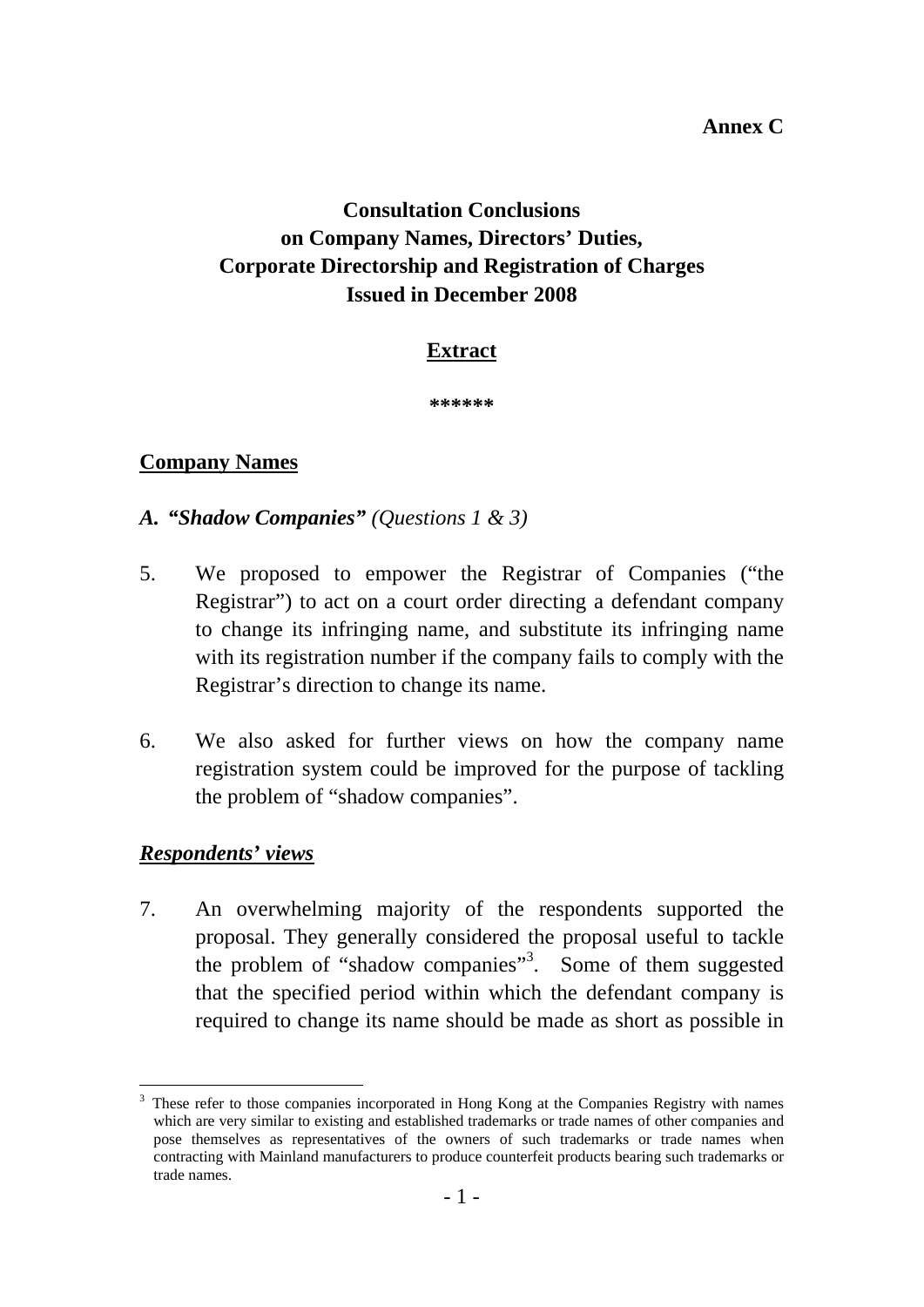order to minimise the period of misuse of the infringing name by shadow companies.

- 8. As for further views sought on tackling "shadow companies", some respondents suggested that the Government should reconsider the feasibility of introducing a company names adjudication system adopted in the United Kingdom ("UK"), or a system similar to the domain name dispute resolution system in Hong Kong operated by the Hong Kong International Arbitration Centre. They believed that such proceedings would be less lengthy and costly than court proceedings.
- 9. In addition, a few respondents suggested further measures to tackle the problem of "shadow companies" as follows:
	- (a) the Registrar should refuse the registration of company names which are likely to infringe the intellectual property rights of others;
	- (b) the Registrar should strike off from the register a company which did not comply with a direction to change name issued by the Registrar. It was considered that if a company had its name changed to its registration number, it would most likely that such company, with a numbered name, would become inactive, and eventually, the Registrar would take steps to strike off such a company in the future for lack of activities;
	- (c) some respondents were of the view that the Companies Registry ("CR") should make more use of provisions under sections  $22(2)^4$  and  $22A^5$  of the current CO to tackle the problem of shadow companies as they considered that the CR had adopted a too narrow interpretation of such provisions and restricted their application in tackling the problem.

1

 $4$  Section 22(2) of the CO provides that the Registrar may direct a company to change its name within such period as he may specify if, among other things, it is too like a name appearing in the Registrar's index of company names.

<sup>&</sup>lt;sup>5</sup> Section 22A of the CO provides that the Registrar may direct a company to change its name, if in his opinion the name gives so misleading an indication of the nature of its activities as to be likely to cause harm to the public.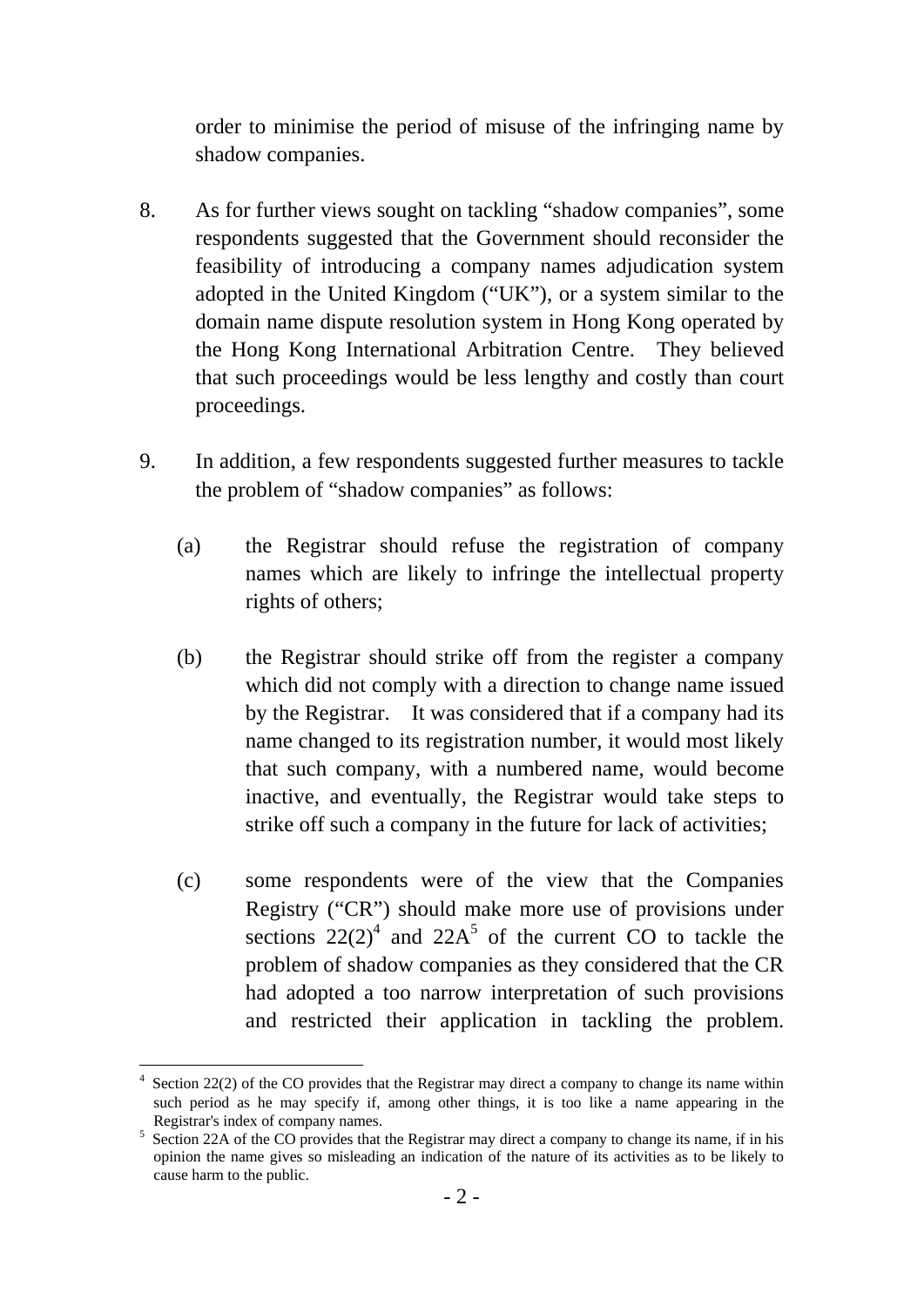Some also suggested that the Companies Names Guideline of the CR should be expanded to give a more detailed interpretation of the meaning of "the same" in determining an infringing name;

- (d) information on those companies which have been directed by the Registrar to change or whose names have been substituted with a registration number by the Registrar should be publicised. Some respondents considered it important for such information to be made readily available to the public because default companies could still carry on counterfeit activities by abusing the Certificate of Incorporation originally issued by the Registrar to the infringing companies; and
- (e) the current limitation period of 12 months within which the Registrar may direct a company to change its name is too short, some respondents proposed that the time period be extended to say, 18 months.

#### *Our response*

- 10. We welcome the overwhelming support of the proposal from the respondents and will introduce the necessary legislative amendments as soon as possible.
- 11. In respect of the other suggestions set out in paragraphs 8 and 9 above, our responses are as follows:
	- (a) As the UK's new company names adjudication system had just commenced operation in October 2008, it would be prudent to keep its implementation under review and make reference to any experience gained from the UK when considering the way forward of the proposal;
	- (b) Hong Kong's domain name dispute resolution system is based on a mandatory arbitration proceeding specified in the Registration Agreement between the administrator of domain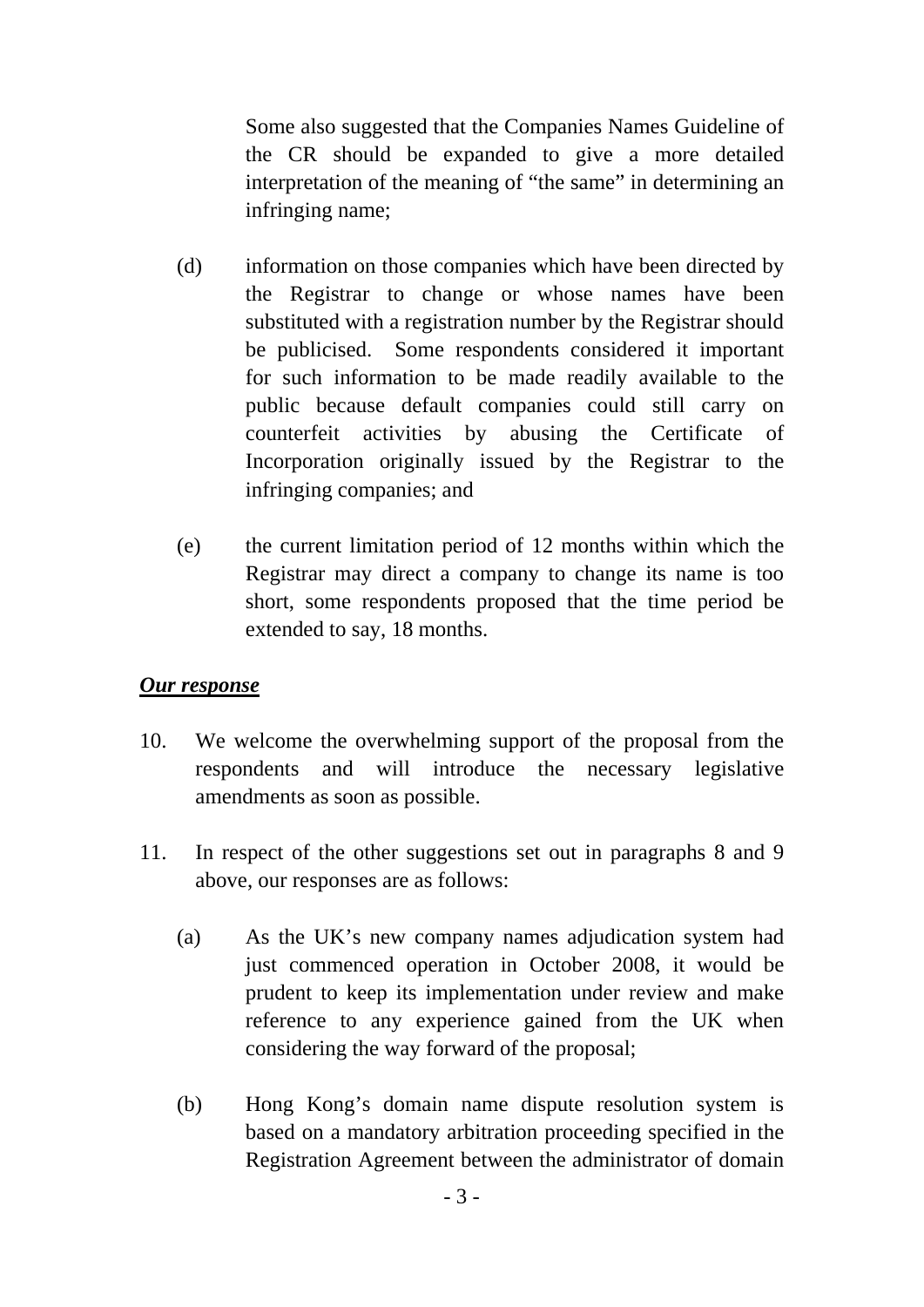names (namely, Hong Kong Domain Name Registration Company Limited) and the applicant. As the arbitration system is based on a contract between private parties, the procedure can be more flexible and less formal in nature<sup>6</sup>. However, as company name disputes involve the exercise of statutory regulatory power by a government department, due process must be ensured. Informal and flexible proceedings would be inappropriate;

- (c) we remain of the view that the Registrar should not refuse the registration of a company name simply because the name is likely to infringe the intellectual property rights of another party. As explained in paragraph 2.5 of the Consultation Paper, our company registration system and trademark registration system are distinct and separate. It is inequitable to grant trademark owners a monopoly over company names covering all kinds of business activities. Moreover, it is impracticable for the Registrar to check each and every proposed company name against all registered trademarks and to judge whether a name is likely to infringe the intellectual property rights of others;
- (d) it would be inappropriate to strike a company off the register simply because it fails to comply with a direction to change name<sup>7</sup>. As a company will be dissolved upon being struck off the register, it may adversely affect the interests of third parties, such as creditors, and may create uncertainties over the liabilities and obligations of the company and its officers;
- (e) the CR reviews, from time to time, its guidelines on company names, including those on interpretation of names being "too like", to facilitate enforcement against shadow companies. It will exercise judgment to assess whether the company names in question would create confusion as to identity. As regards section 22A of the CO, we are of the view that it

1

<sup>&</sup>lt;sup>6</sup> For example, the parties do not need to attend a tribunal physically and the arbitration proceedings can be conducted through facsimile, postal or courier services and the Internet.

 $\frac{1}{\sqrt{2}}$  We intend to maintain the current policy that the Registrar will only strike a company off the register if it appears to him that the company is defunct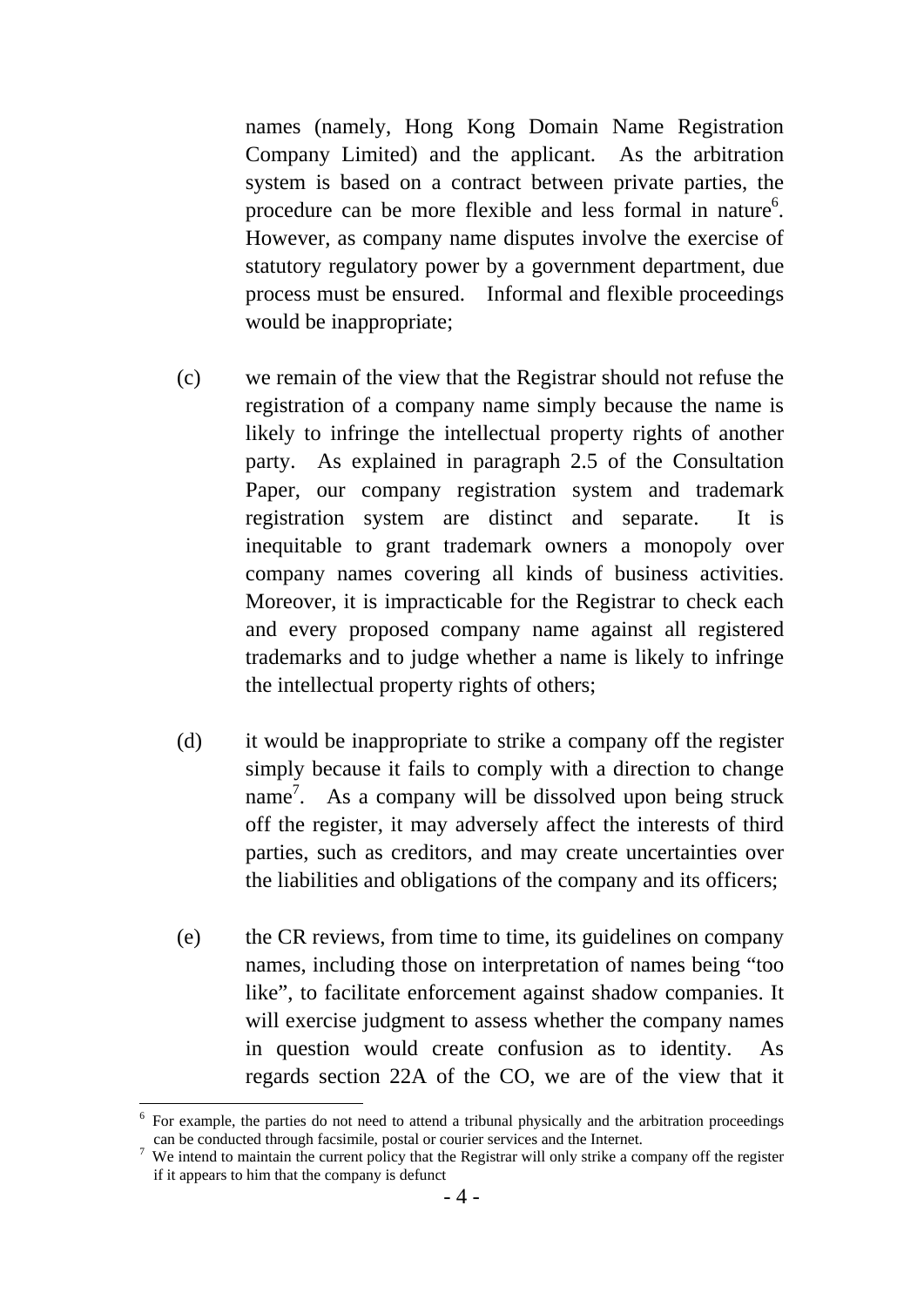should only be used in the event that what the company actually does is different from what its name implies it does (if the name implies anything) and that difference is likely to cause harm to the public. The provision cannot be used to tackle the problem of "shadow companies";

- (f) the information of the companies which have failed to comply with the Registrar's directions to change name is being published at the CR's website<sup>8</sup>. The CR will keep updating the information. Moreover, the CR has since January 2008 included a warning statement in all Certificates of Incorporation and Certificates of Change of Names that company name registration does not confer any intellectual property rights on the use of a company name; and
- (g) There appears to be no strong case for extending the limitation period within which the Registrar could direct a company to change its names. Under the present provision, CR has already advised members of the public to lodge their complaints in good time before the expiry of the 12 months' period. In practice, CR would entertain any complaints received two weeks before the expiry of the 12 months' period.

#### **\*\*\*\*\*\***

Full consultation conclusions and compendium of responses are available at the website of the Financial Services and the Treasury Bureau (http://www.fstb.gov.hk/fsb/co\_rewrite/eng/pub-press/consult-conclusion. htm).

1

<sup>8</sup> http://www.cr.gov.hk/en/statistics/docs/stat\_name.pdf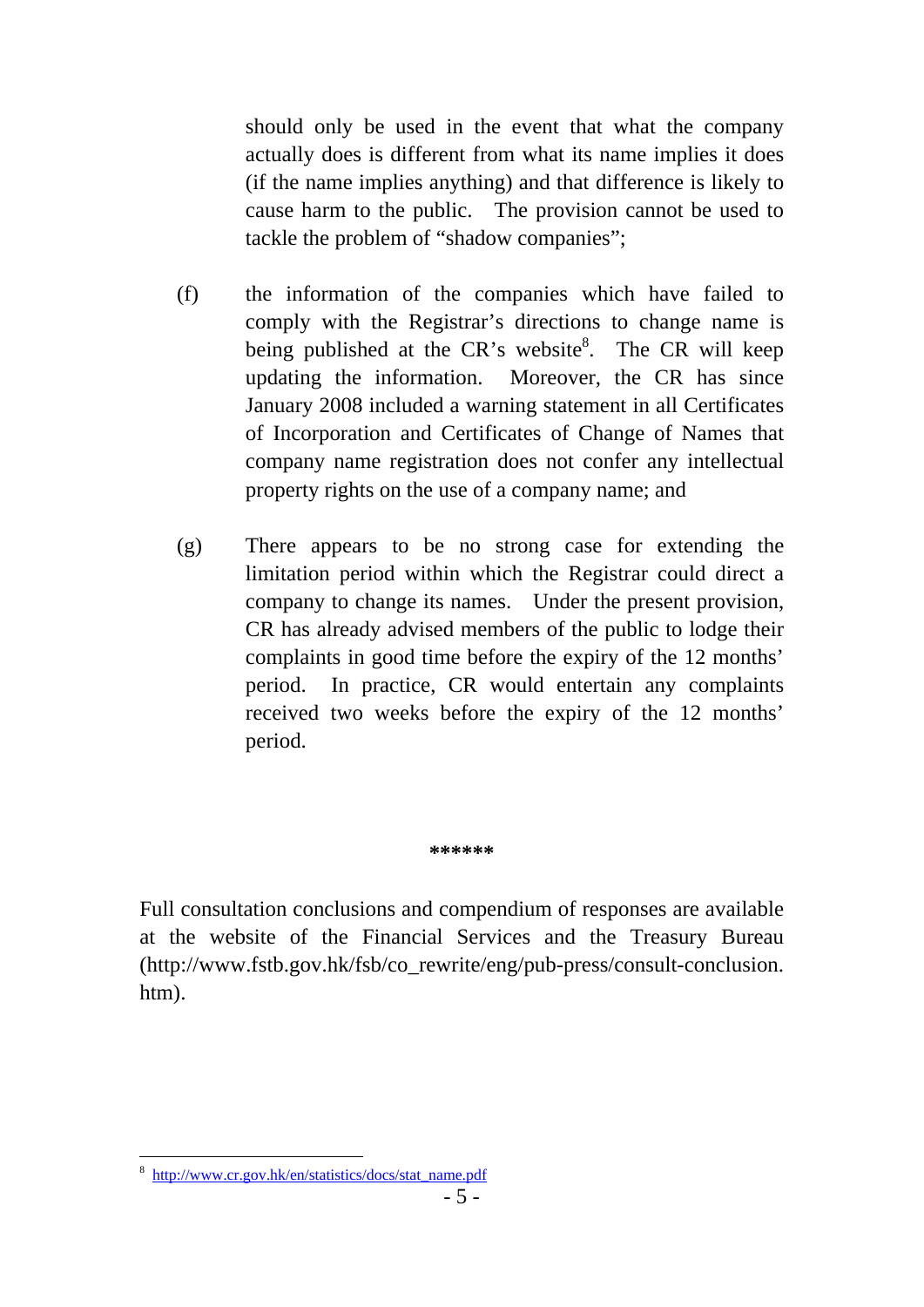## **Annex D**

# **Multiple Derivative Actions**

# **Introduction**

 This paper provides the Administration's response to the issues raised by Members of the Bills Committee on the proposed amendments relating to statutory derivative actions (SDA) in Part 4 of the Companies (Amendment) Bill 2010 at the Bills Committee meeting held on 23 February 2010. We provide information on the justifications for extending SDA to a member of a related company, in particular to a member of a subsidiary company of a specified corporation and the relevant arrangements in other common law jurisdictions.

# **A. Justification for extending SDA to a member of a related company, in particular to a member of a subsidiary company of a specified corporation**

# *The SDA Provision*

2. The Companies Ordinance (CO) was amended in 2004 by the Companies (Amendment) Ordinance 2004 to provide a new SDA procedure. The relevant provisions are contained in Part IVAA which came into operation on 15 July 2005.

3. The SDA provisions allow a member of a Hong Kong or non-Hong Kong company (specified corporation) to bring an action on behalf of the specified corporation in respect of "misfeasance" committed against the specified corporation. "Misfeasance" is defined as "fraud, negligence, default in compliance with any enactment or rule of law, or breach of duty" in section 168BB(2) of the CO.

4. Unlike some of the overseas jurisdictions<sup>1</sup>, only members of a specified corporation have the standing under section 168BC(1) of the CO to seek leave to commence a SDA or to intervene in proceedings. This is commonly known as a "simple" derivative action.

 $\overline{a}$ <sup>1</sup> For example, Australia, New Zealand, Singapore and Canada. Please see paras 11 to 16.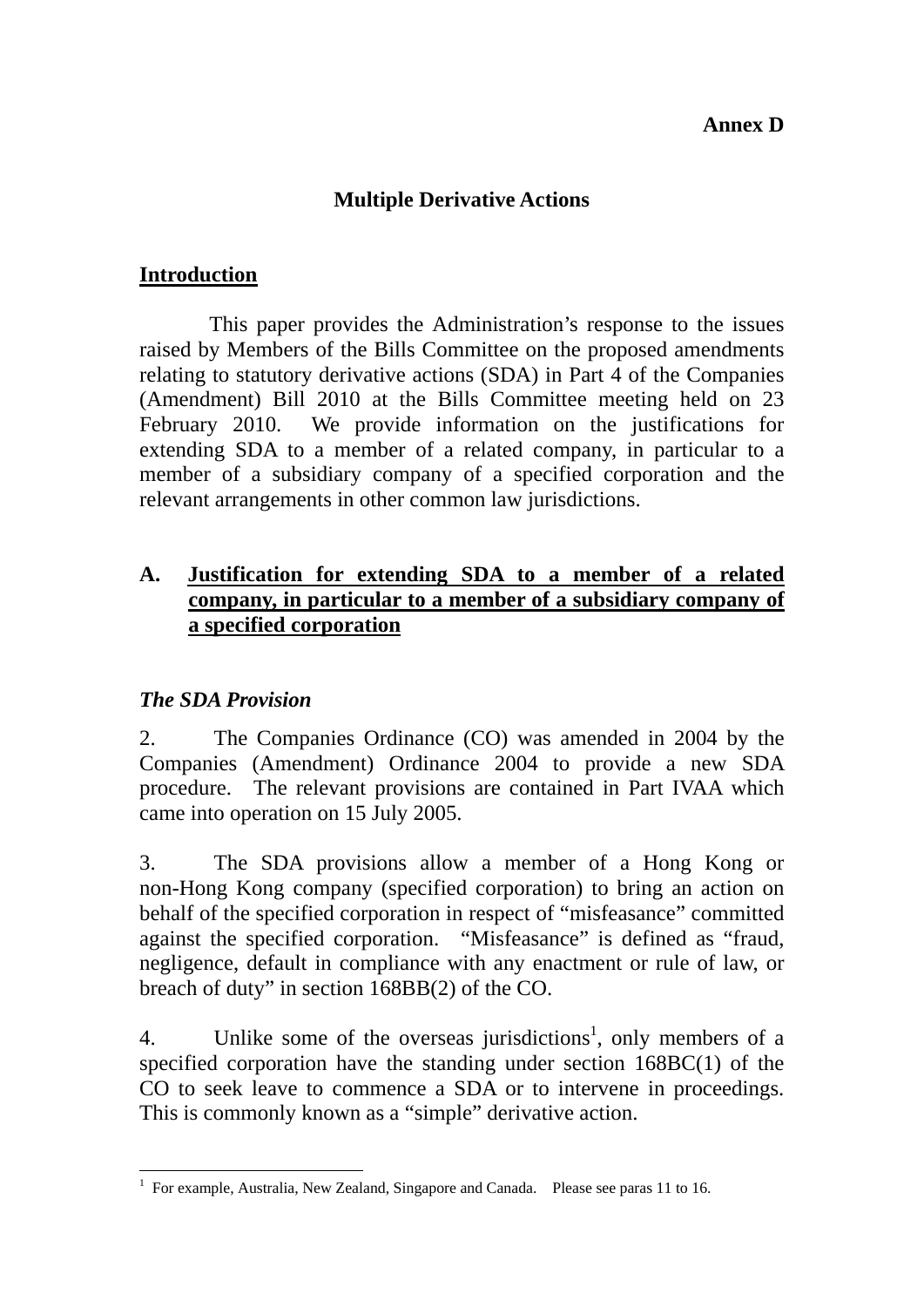# *The Waddington Case*

5. In *Waddington Ltd. v Chan Chun Hoo*<sup>2</sup>, the Court of Final Appeal (CFA) affirmed the Court of Appeal's decision that an action by a shareholder of a parent company on behalf of a subsidiary or second or lower tier subsidiary is maintainable under the common law. Such action is commonly referred to as a "multiple" derivative action.

6. Lord Millet NPJ said in the *Waddington* case that it is appropriate to allow multiple derivative actions for the following reasons :

- (a) As a question of standing, the shareholder in the holding company has a legitimate interest in the relief claimed on behalf of the subsidiary sufficient to justify him in bringing proceedings to obtain it. The shareholder's interest is sufficient as he suffers a real loss (albeit an indirect loss) as a result of the depletion of the subsidiary's assets.<sup>3</sup>
- (b) If the shareholder is not given standing to commence the proceedings, then there is no possibility of righting the wrongs committed against the subsidiary. In other words, the same rationale for allowing an ordinary derivative action also applies to multiple derivative actions.<sup>4</sup>

The concerns of the CFA were discussed in the context of shareholders in a holding company taking action on behalf of a subsidiary or sub-subsidiary.

7. Perhaps less common, but there could be situations where similar reasons apply in relation to a shareholder of a subsidiary seeking to bring a derivative action on behalf of the holding company. An example is a holding company whose directors are also the only shareholders of the holding company. If those directors misappropriate assets of the holding company, then there might not be any person who could take action against the directors. A depletion of the holding company's assets does not necessarily impact on the subsidiary in the same way that a depletion of the subsidiary's assets would impact detrimentally on the holding company. However, in some situations the subsidiary may be prejudiced by a depletion of the holding company's assets, e.g. where the subsidiary has provided security for the holding

 $\overline{a}$  $2^2$  FACV No. 15 of 2007. The writ in this action was issued prior to the commencement of the SDA provisions. 3 Paragraph 74 of the judgment.

<sup>4</sup> Paragraphs 66 and 67 of the judgment.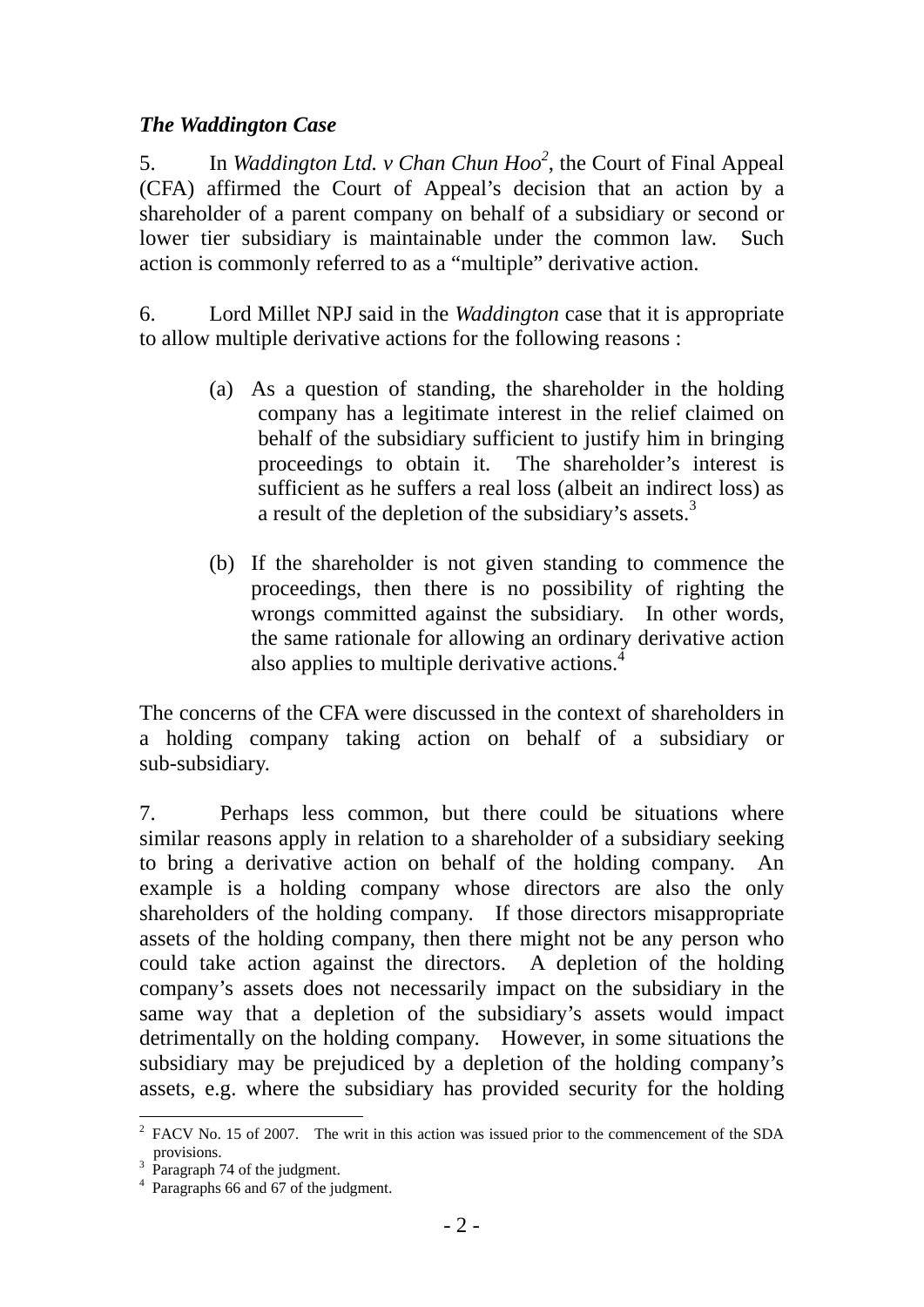company's liabilities. If creditors of the holding company pursue the subsidiary, then the subsidiary and its shareholders are prejudiced at the expense of the wrongdoing directors/controllers of the holding company.

8. The reasons for allowing multiple derivative actions, as identified in paragraph 6 above would also apply to justify giving standing to a shareholder of the subsidiary to bring an action on behalf of the holding company in the circumstances outlined in paragraph 7 above. The shareholders suffer a real loss as a result of the depletion of the holding company's assets, and there may otherwise not be any basis for righting the wrongs committed by the directors/controllers of the holding company. A similar analysis could also be made in relation to a situation where a shareholder in a subsidiary wishes to take action on behalf of another subsidiary of the same holding company.

9. The Administration is of the view that there is a strong argument for extending the CFA's reasoning to justify giving standing to members of related companies, since this situation concerns a wrongdoer controlling the corporate group to the detriment of a shareholder in the group.

# **B. Relevant arrangements in other common law jurisdictions**

10. The company law legislation in New Zealand, Australia and Canada provide expressly for multiple derivative actions by allowing a member of a related company to bring derivative actions. It is therefore possible for a member of a subsidiary company to bring a derivative action on behalf of its holding company in these jurisdictions. The Canadian legislation also provides that the court has a discretion to allow any proper person to make the application. The Singaporean legislation is similarly wide in allowing any proper person to apply to the court. In the United Kingdom, only simple derivative action may be taken under the Companies Act 2006.

# *New Zealand*

11. In New Zealand, section 165 of the Companies Act 1993 (NZCA) provides that with the leave of court, a shareholder of a company may bring proceedings in the name and on behalf of the company or any related company or intervene in proceedings to which the company or any related company is a party. A company is related to another company if the other company is its holding company or subsidiary, or there is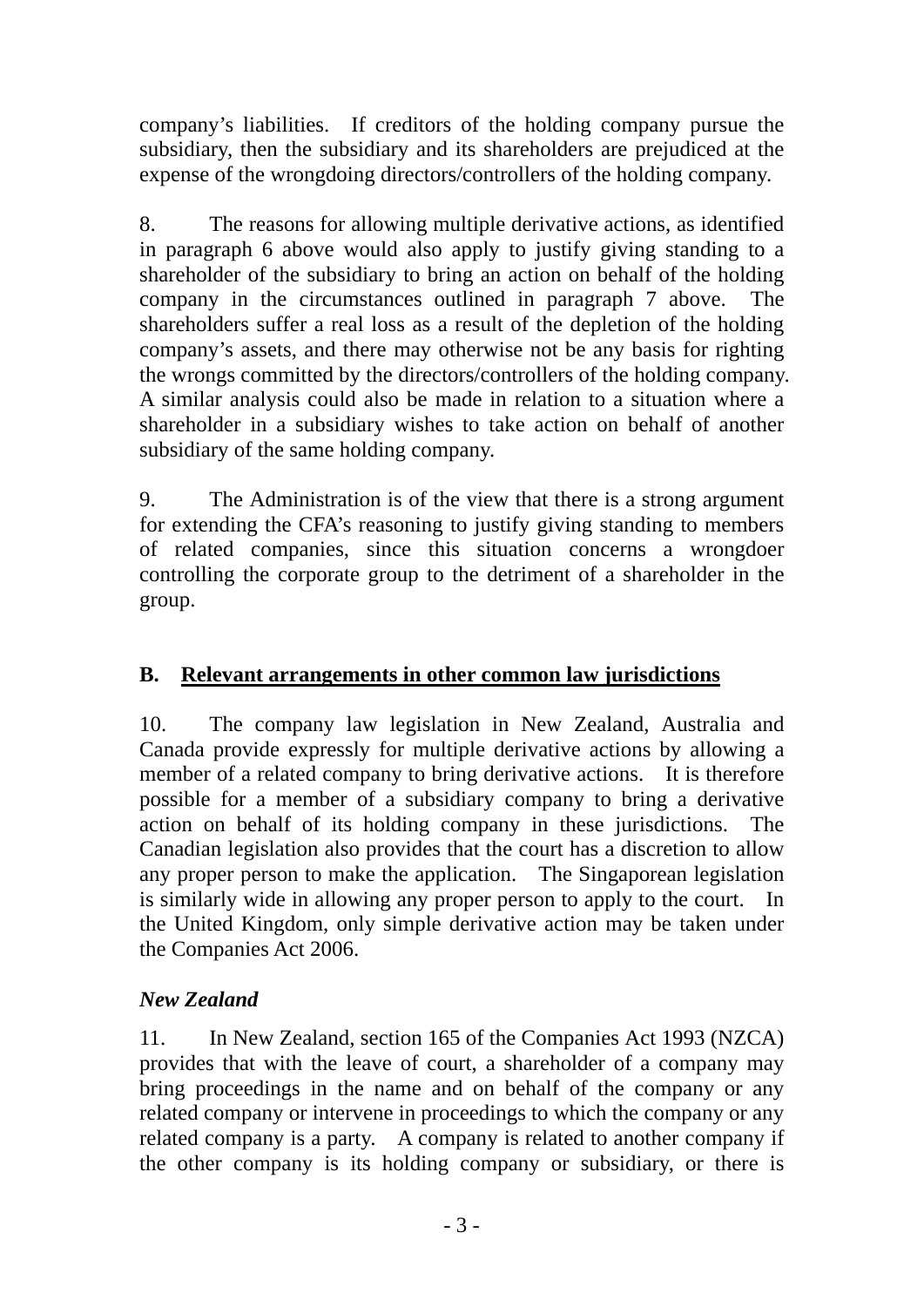another company to which both companies are related. (Section 2(3) of NZCA)

# *Australia*

12. Australia has taken the same approach as New Zealand. Section 236 of the Corporations Act 2001 (ACA) provides that a member or former member of a company, or a related body corporate may with leave of court, bring proceedings on behalf of a company, or intervene in any proceedings to which the company is a party. A body corporate is related to another if it is a holding company, a subsidiary or a subsidiary of a holding company of the other body corporate. (Section 50 of ACA)

13. The Corporate Law Economic Reform Program Bill 1998 Explanatory Memorandum notes that members of a related body corporate will also be included as persons with standing as they may be adversely affected by the failure of the company to take action and therefore may have a legitimate interest in applying to commence a derivative action. (para 6.27)

14. In the earlier report of the Companies and Securities Law Review Committee (CSLRC), on which the subsequent legislation was based, it was stated : "Due to the evident variety of group structures and the range of transactions which may take place between the component companies of such groups, the Committee does not see merit in confining the terms of the proposed provision to the taking of action on behalf of any subsidiary company by a person having an interest in the holding company. A party interested in a subsidiary should be able to take action on behalf of that subsidiary's holding company<sup>5</sup>.

# *Canada*

15. In Canada, a complainant bringing a derivative action may be a shareholder of the corporation or any of its affiliates and he may sue on behalf of the corporation or any of its subsidiaries (Sections 238 and 239(1) of the Canada Business Corporations Act 1985 (CBCA)). "Affiliate" means an affiliated body corporate and one body corporate is affiliated with another body corporate if one of them is the subsidiary of the other or both are subsidiaries of the same body corporate. (Section 2(1) and 2(2) of CBCA). Also, any other person who, in the discretion of the

 5 CSLRC, Enforcement of the Duties of Directors and Officers of a Company by means of a Statutory Derivative action (Report No. 12, Nov 1990) para 42.